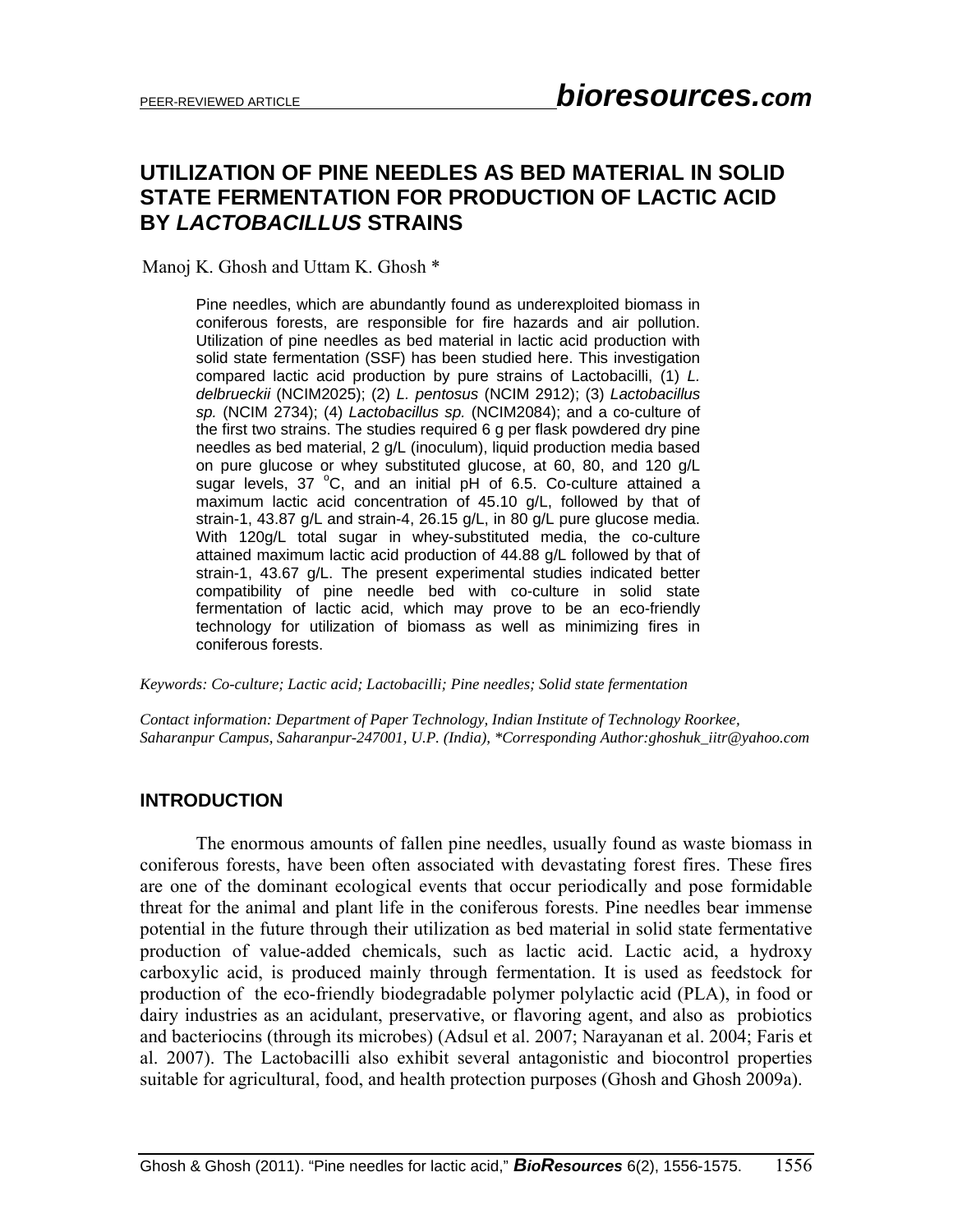The pines are coniferous, evergreen, resinous trees belonging to the genus *Pinus* of the family *Pinaceae*, native to the northern hemisphere. They are also found in southeast Asia and the Himalayan regions of India. The Chir pine (*Pinus roxburghii*) is predominant in coniferous forests of the Himalayan regions of Uttarakhand and Himachal (Kala 2004). The needle-shaped green colored adult pine leaves found in clusters are known as pine needles. They constitute the major portion of the litter fall in coniferous forests (Merila and Derome 2008). Pine needles have several applications, in addition to their role in returning nutrients to the forest floor. They can serve as a mulching material, a supplier of nutrients when added to soil, and as a beverage (with high amounts of vitamins A and C), pine needle wine. Pine needle powder is a rich source of essential oils, vitamin C, and alkaloids. Pine needles can help in biomonitoring of pollution by absorption of atmospheric polycyclic aromatic hydrocarbons (PAHs) (Kim and Chung 2000; Judzentiene et al. 2006; Ratola et al. 2006). Kwak et al. (2006) experimentally established that the ethanol extracts of pine needles (*Pinus densiflora*) exhibit, strong antioxidant, antimutagenic, antiproliferative properties and antitumor effects under in vitro and in vivo conditions. Pine needles have also been applied as reinforcing agents in place of conventional ones in polymer composites, offering several advantages such as lower cost, lesser density, non-corrosiveness, reduced wear in process equipment, improvement in mechanical properties, biodegradability, and recyclability, etc. (Thakur and Singha 2010a,b). Pine needles of length 170 to 250 mm, diameter 0.7 to 1.3mm, or in dried ground particle form  $(200 \mu m)$ , containing ca. 33.4% lignin, 67.3% holocellulose, 2.71% ash, and 15% extractives, have been used in preparation of polymer-based biocomposites with resorcinol formaldehyde matrix, urea formaldehyde resin, and phenol formaldehyde, resulting in improvement of mechanical properties such as tensile strength, compressive strength, etc. (Singha and Thakur 2010b, 2009a, 2010c, 2009b, 2010d).

A high risk of forest fires, associated with dried, fallen, pine needles, results in large-scale destruction of fauna and flora and is hazardous to the environment due to air pollution (Singha et al. 2008). Cannac et al. (2007) reported that roughly  $50x10^3$  fires per year destroy about  $6x10^5$  hectares of forest per year in Mediterranean islands (France); these fires mainly involve Corsican pine (*Pinus nigra ssp laricio*) found abundantly in mountains of Corsica. Consumption of pine needles by cattle, especially during late stages of pregnancy, can cause premature parturition, in which the calf dies after birth (Panter et al. 1992).

Entry of tannins from pine needles in the soil was found to inhibit the growth of various beneficial agricultural microbes, causing delayed availability of nutrients in soil (Selvakumar et al. 2007). Selvakumar et al. (2007) discussed that the water-soluble polyphenolic compounds (tannins) in pine needles affect the soil nutrient dynamics by delaying the organic matter decomposition and mineralization of nutrients. The experimenttal study further showed that nitrogen fixing microbes (*Rhizobium* and *Azotobacter*), phosphate solubilizing bacteria *Bacillus halodurans* and cellulose decomposing fungi *Trichoderma reesi* and *T.virescens* were inhibited at 50, 1000, 100, and 3000 ppm of water extracted tannins, respectively. Hence this finding clearly indicated that tannins from the pine needles hinder the organic matter decomposition and nutrient availability to the forest soil. The used up pine needle bed materials after fermentation and subsequent lactic acid extraction step, contains some of the residual sugars from the production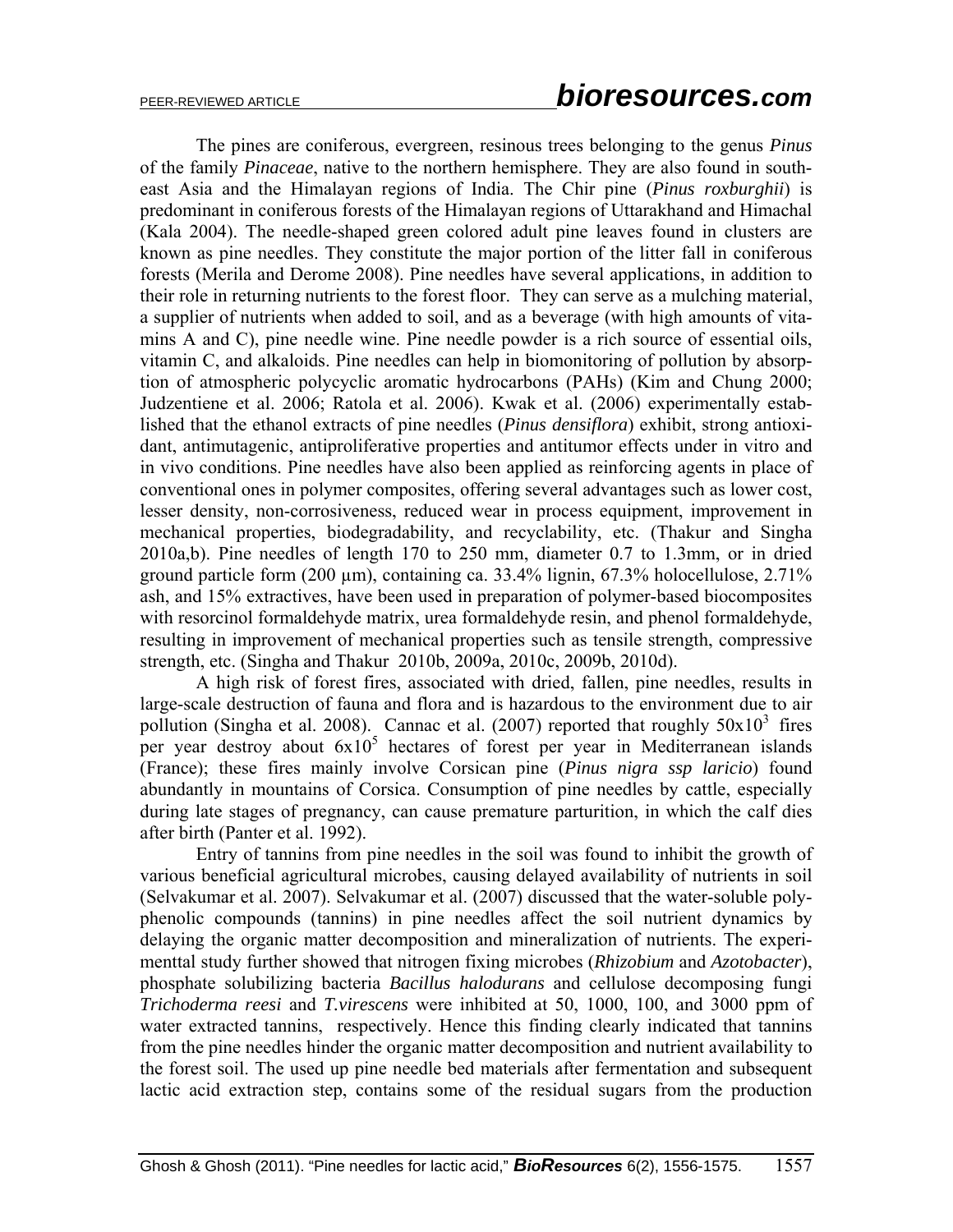media and the bed materials (where a portion of the pentosan fraction degrades during autoclaving), traces of salts (sodium, potassium, and phosphate, etc.) and has reduced quantities of phenolic substances (lignin and tannins) due to washing and extraction. Such used up, ground pine needle bed material may be deposited back to the forest soil, where due to larger surface area of ground pine needle particles, reduced tannins and other phenolics, and additional sugars, microbial decomposition can progress more readily to release nutrients, eventually helping in restoration of soil fertility in forests. This can serve as a long term measure to avoid nutrient depletion from forest soil along with lactic acid production utilizing pine needles as bed materials. Enormous amounts of pine needles can be considered as under-exploited biomass in the coniferous forests of Himachal Pradesh and Uttarakhand states of India. Hardly any research work has been performed regarding the utilization of pine needles, the abundant biomass in coniferous forests, as bed material in solid state bacterial production of lactic acid.

Various cheap and abundant carbohydrate-rich waste materials have been applied for solid state bacterial lactic acid production, such as cheese whey and potato starch hydrolyzate (Ghosh et al. 2010). Cheese whey, a dairy byproduct, has a BOD of 38,000 to 46,000 ppm and COD 80 g/L due to the presence of approximately 5% lactose, 0.06% fat, and 0.8 to 1% nitrogenous compounds (Bullerman and Berry 1966). It has global production of about  $10^8$  tons/year and is very expensive to treat by the conventional activated sludge process; however its lactose component can be bioconverted into valuable fermentation products such as organic acids, ethanol, and single-cell proteins (Ghasemi et al. 2009; Panesar et al. 2007).

The objectives of the present experiments were to investigate (1) the feasibility of solid-state bacterial fermentation in lactic acid production utilizing a bed of powdered pine needles for growth and production through various *Lactobacillus* pure strains and co-culture, (2) to observe the effectiveness of dairy whey, as a cheap substitute for expensive pure sugars, (3) to determine the effect of various doses of pure glucose in pure and dairy whey substituted glucose media on production of lactic acid, and (4) to evaluate the advantages of using the co-culture over its constituent strains.

#### **EXPERIMENTAL**

#### **Material and Methods**

Chemicals used in the work were of Merck and High Media make. Pure cultures of Lactobacilli strains (1) *L. delbrueckii* (NCIM2025), (2) *L. pentosus* (NCIM 2912), (3) *Lactobacillus sp.*(NCIM 2734), and (4) *Lactobacillus sp.* (NCIM2084) were acquired from National Chemical Laboratory (NCL), Pune, India. Pine needles were acquired from the Dhanolti area near Mussoorie district of Uttarakhand state, India, while the cheese whey was procured from a nearby dairy. The composition for one liter of MRS (de Mann Rogosa Sharpe) culture media used for inoculum preparation of the Lactobacilli strains was: 10 g proteose peptone, 5 g yeast extract, 10 g beef extract, 20 g dextrose, 1 g Tween 80, 2 g ammonium citrate, 5 g sodium acetate, 0.1 g  $MgSO<sub>4</sub>$ .7H<sub>2</sub>O, 0.05 g MnSO<sub>4</sub>, and 2  $g K<sub>2</sub>HPO<sub>4</sub>$  in distilled water as solvent. Each liter of glucose-based synthetic production media contained: various levels of glucose (60, 80 and 120 g/L) in pure glucose-based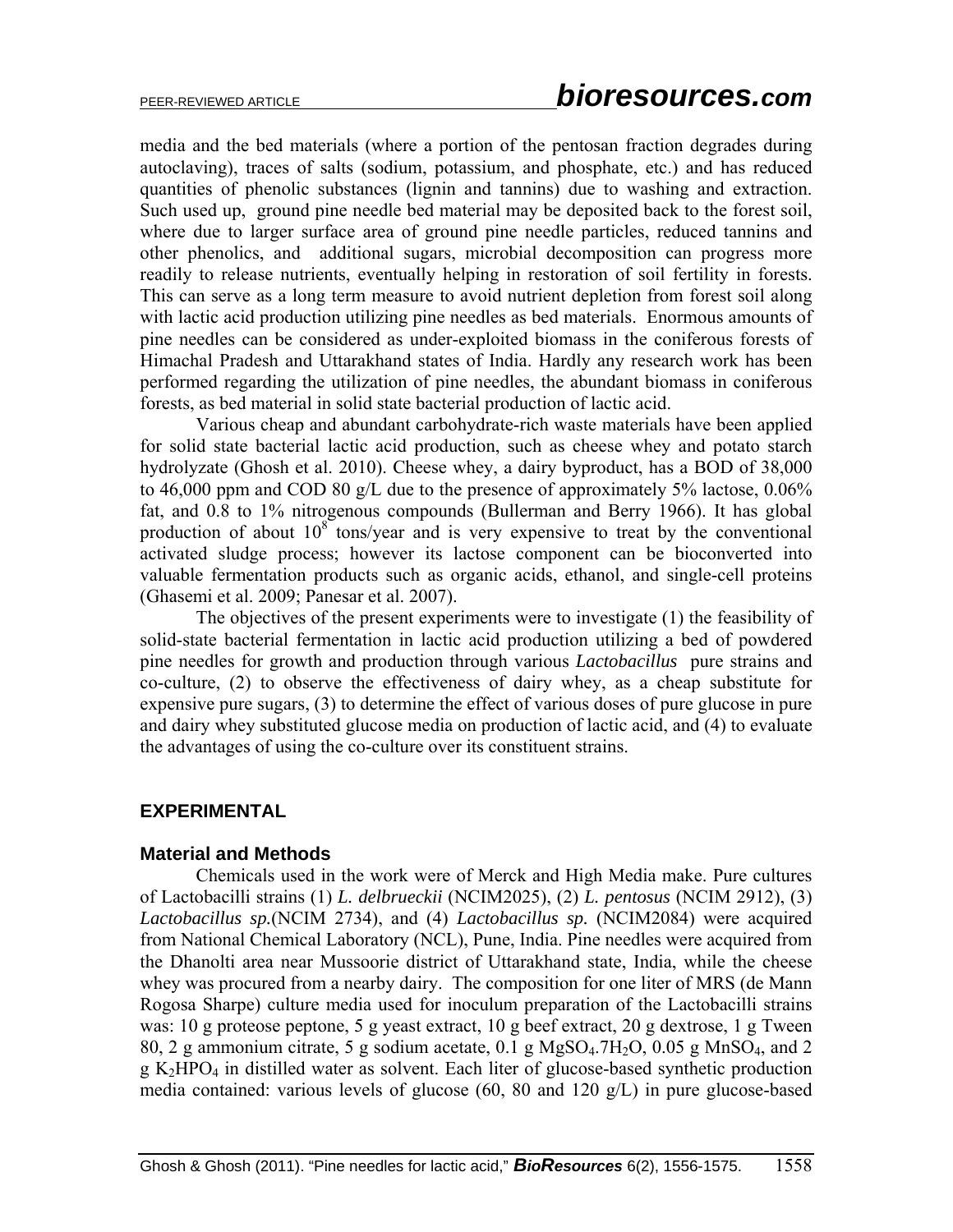production media and 30, 40, and 70 g/L in whey-substituted media; 1 g sodium acetate; 0.03 g MnSO<sub>4</sub>.H<sub>2</sub>O; 0.10 g MgSO<sub>4</sub>.7H<sub>2</sub>O; 15 g yeast extract; 0.25 g KH<sub>2</sub>PO<sub>4</sub>; 0.25 g K2HPO4, and 0.03 g FeSO4. Components, other than total sugar, were kept the same in both cases. NaOH, at the  $2\%$  level, was used as neutralizer instead of  $2\%$  CaCO<sub>3</sub>, the neutralizer usually used, due to the inhibitory effects of calcium carbonate previously investigated on the bacterial strains under study (Ghosh and Ghosh 2008, 2009b).

#### *Pentosan assay in pine needles*

Pentosans in the wood and pulp can be determined by TAPPI method T223 cm-01 based on the principle of conversion of pentosans to furfural (in the distillate) by boiling with HCl. The amount of furfural is quantified colorimetrically. Based on a similar principle a modified spectrophotometric method for determination of the pentosan content in the non-wood (agricultural/forest residues) or woody materials has been mentioned in the TM1-A11 test method of the laboratory manual of Central Pulp and Paper Research Institute (CPPRI), Saharanpur, U.P., India. Absorbance of the distillate in the receiver resulting from acid digestion of 3 g OD (oven dry) sample in 300 mL 13.5% HCl (at boiling condition) contained in a round-bottomed flask connected with pentosan apparatus, was measured at 280 nm. During digestion the acid level in the roundbottomed flask was maintained by addition of HCl drops through a separating funnel at the top of the flask. Pentosan percentage was evaluated by the following expression (Laboratory manual 2001):

Pentosan (%) = Absorbance at 280 nm x Dilution x 1.563 x 0.5 x

$$
100/151 \times OD
$$
 weight of the sample  $(1)$ 

#### *Estimation of lignin content in pine needles*

Lignin was quantified as per the TM1-A-7 test method mentioned in the laboratory manual of CPPRI (Laboratory manual 2001) similar to the T222 om-06 TAPPI standard method for Klason lignin (insoluble lignin) estimation. It consists of addition of 2 mL 72% sulphuric acid to 1 g OD sample, followed by addition of 13 mL of the same acid in the same beaker that was placed in a water bath at  $20^{\circ}$ C with continuous stirring for 2 hours. The contents of the beaker were filtered through a G2 crucible that weighed  $(W<sub>1</sub>)$ . The crucible along with the residues was dried overnight in an oven at 105 °C and weighed  $(W_2)$ . The acid-insoluble lignin was evaluated by the following expression:

Acid insoluble lignin, 
$$
\% = (W_2-W_1) \times 100/OD
$$
 weight of the sample (2)

The filtrate from the  $G_2$  crucible was kept for soluble lignin estimation, which was measured spectrophotometrically at 280 nm. Acid-soluble lignin can be evaluated through the following expression (Laboratory manual 2001):

Acid soluble lignin, % =Absorbance at 280 nm x Dilution x

$$
100/20/1000 \times OD
$$
 weight of the sample  $(3)$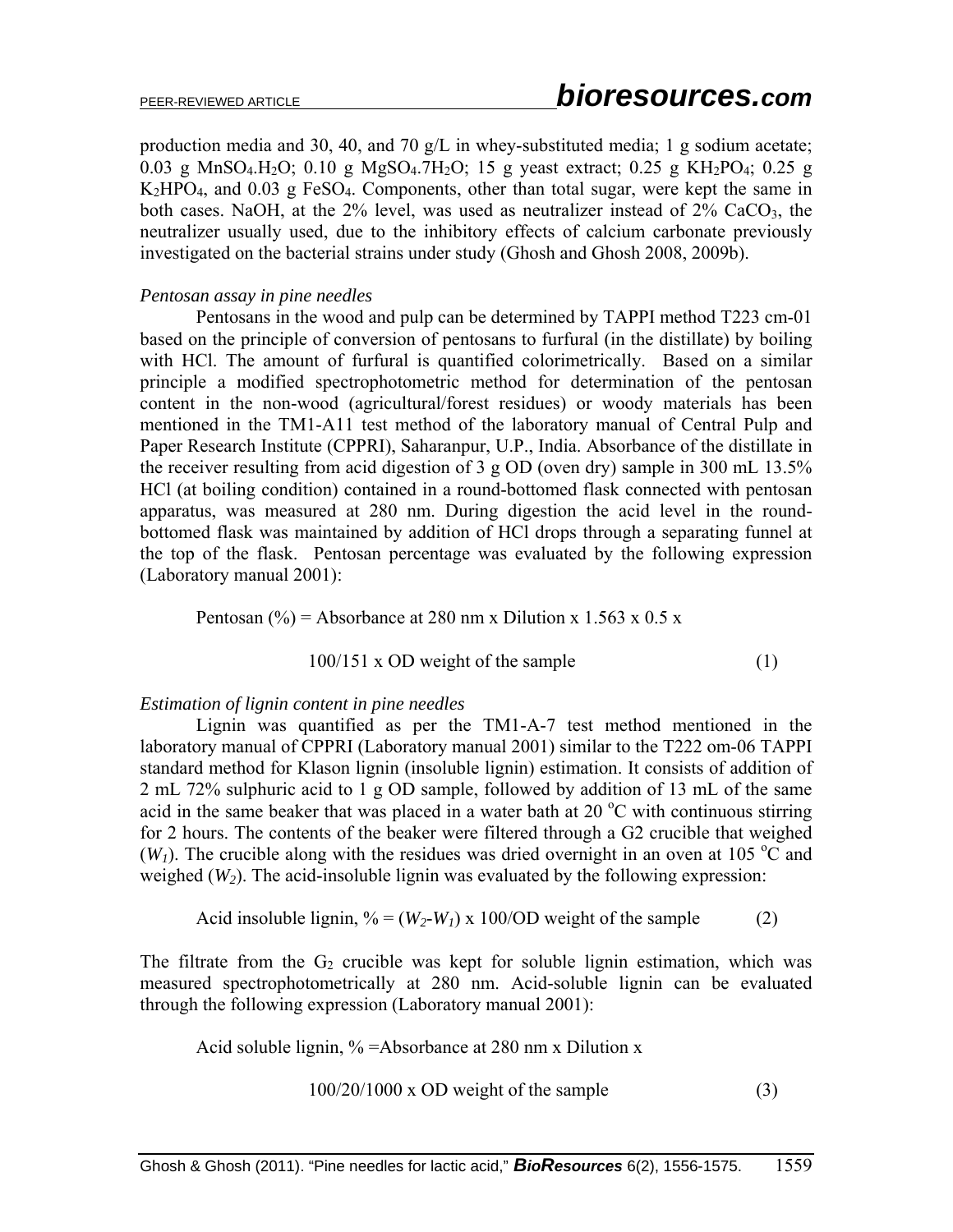#### *Estimation of holocellulose content in pine needles*

This method quantifies the total carbohydrate content of woody or non-woody materials, as per the TM1-A-9 test method mentioned in the laboratory manual of CPPRI (Laboratory manual 2001) that is analogous to the holocellulose determination method mentioned by Goncalves et al. (2005). 5 g of ground OD material (passed through mesh size 40) was placed in a 250 mL Erlenmeyer flask with 10 mL distilled water, followed by the addition of 1.5 g of sodium chlorite and 0.5 mL of acetic acid. The mixture was incubated in a flask for one hour at 70 $\mathrm{^{\circ}C}$  in a water bath. The supernatant was transferred to a tared crucible  $(W_1)$ . The contents of the conical flask were filtered in a tared crucible, followed by washing of the residue with acetone and oven drying at 105  $\degree$ C for two hours. The crucible with dried contents weighed (*W2*).

Holocellulose % can be calculated by the following expression (Laboratory manual 2001):

Holocellulose, 
$$
\% = (W_2-W_1) \times 100/\text{OD}
$$
 weight of the sample (4)

#### *Determination of ash content*

Five grams of oven-dry pine needles sample (ground to pass through mesh size 40) were taken in a sintered crucible and then placed inside a muffle furnace at 600  $^{\circ}$ C for two hours, followed by cooling in a dessicator. Ash content was determined by the following expression:

Ash,  $\% = W_2$  (weight of ash with crucible) -  $W_1$  (crucible weight) x

$$
100/OD weight of sample \tag{5}
$$

#### *FT-IR analysis*

Fourier transform infrared spectroscopy (FT-IR) was performed using a Nicolet-6000 spectrophotometer to ascertain the presence of some of the functional groups associated with compounds in the bed material. Dried ground pine needle samples were mixed with potassium bromide and pressed under vacuum. Transmittance values were measured over a range near 500 to 4000 cm<sup>-1</sup>.

#### *Inoculum preparation*

The inoculum preparation for the *Lactobacillus* strains under study was performed in standard MRS media. For each strain, a loop full of pure culture acquired from National Chemical Laboratory, Pune (India) was transferred from MRS agar stabs to the 50 mL of MRS liquid media contained in Erlenmeyer flasks under aseptic conditions. In case of the co-culture control sample, a loop full of each from strain-1 and strain-2 were transferred to the MRS media. All the inoculated flasks were screw-capped tightly and then kept in an incubator shaker at  $37^{\circ}$ C and 180 rpm for 14 hours.

#### *Bacterial cell concentration*

Equal volumes of culture broth were filtered through preweighed microporous filter  $(0.7\mu m)$  papers that were washed with  $0.85\%$  sterile saline solution prepared in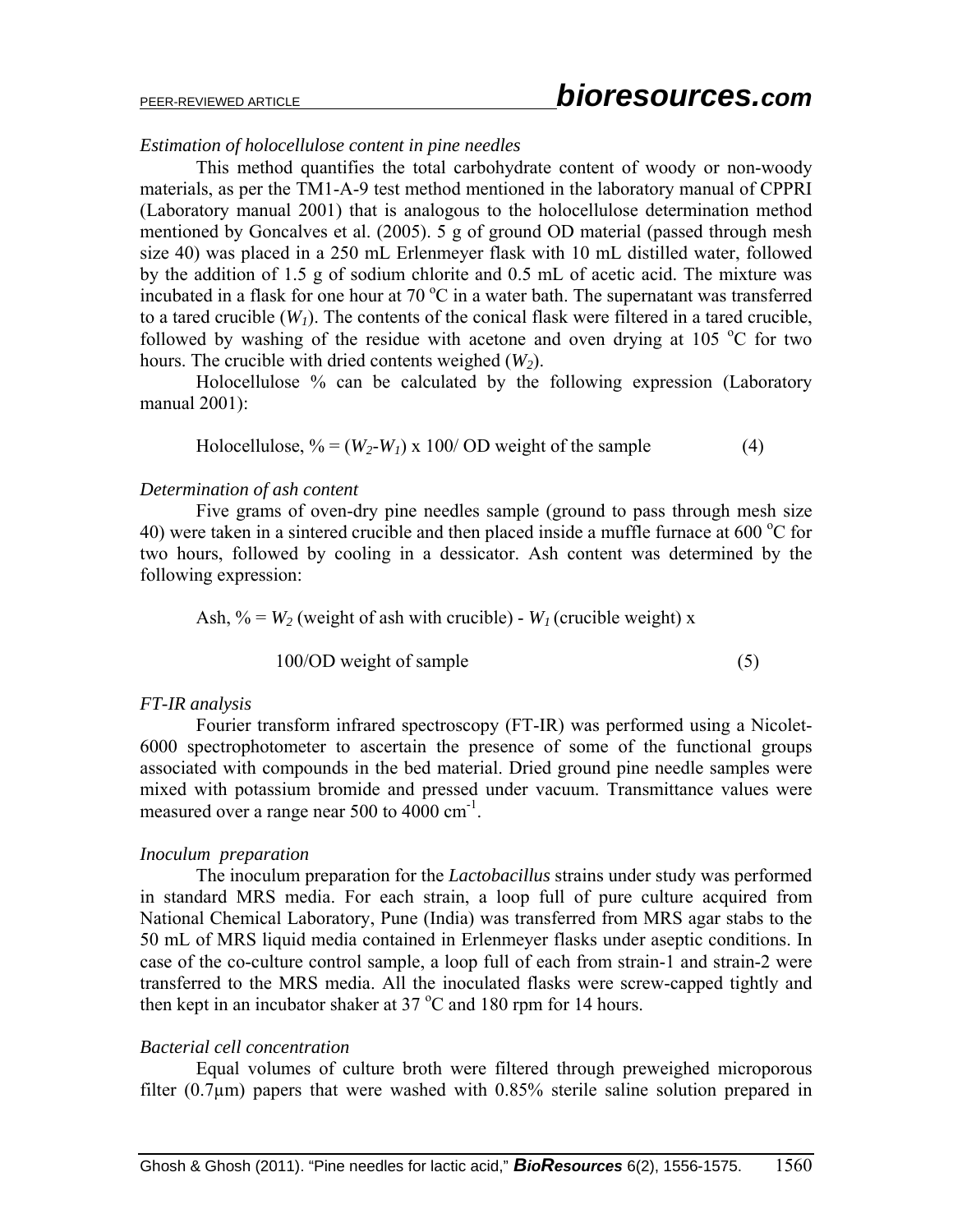distilled water and dried at 85 °C until attainment of constant weight. The bacterial biomass was measured in gram per liter (g/L).

#### *Lactose estimation*

Lactose content of the cheese whey was estimated by a colorimetric method (Nickerson et al. 1976). The absorbance of the sample was evaluated at 540 nm.

#### *Preparation of production media*

The preparation of the pure glucose-based media involved the use of pure glucose 60 g, 80 g, and 120 g per liter media as carbon source. In whey-substituted glucose media 30 g, 40 g, and 70 g of pure glucose was used per liter media, the rest of the sugar being supplied from whey containing 5% lactose to make total sugar concentrations of 60 g, 80 g, and 120 g per liter. The rest of the media components remained the same, with an initial pH of 6.5. 2% NaOH was used as neutralizer.

#### *Preparation of bed material*

Powdered pine needles, weighing 6 g were uniformly dropped in each of the clean oven-dried 250 mL conical flasks after prior washing and drying. The particle size distribution of the bed material is shown in Table 3.

#### *Solid state fermentation process*

40 mL of the production medium and 1.0 mL of 2% NaOH neutralizer were added uniformly to each of the conical flasks containing 6 g bed material and autoclaved for sterilization. After cooling, these were inoculated with different strains of Lactobacilli, keeping the input biomass concentration at 2 g/L. The flasks were screwcapped (with sterile cotton packing in the lower and upper sides of the capping) immediately under aseptic conditions and kept for incubation at  $37^{\circ}$ C in an incubator for a period of six days.

#### *Extraction and assay of lactic acid*

After six days of incubation, 50 mL of distilled water was added to each conical flask and shaken for two hours at 200 rpm. The resulting mixture was passed through a muslin cloth, into which the solid bed particles were removed. The pH values of the extracts were recorded by a digital pH meter and subsequently assayed for lactic acid. The quantitative assay of lactic acid present in the extracts was performed by the Kimberly Taylor method. The absorbance for lactic acid was measured with a UV-VIS double beam Systronics 118 spectrophotometer at 570 nm (Taylor 1996; Mirdamadi et al. 2002).

#### *Scanning electron microscopy*

Scanning electron microscopy (SEM) was performed using a LEO-435VP microscope to obtain clearly magnified views of the growth of *Lactobacillus* cells on the bed material. Very small portions of bed material dried at 60 °C, for 30 hours, were placed on the stubs and subjected to gold coating and observed at 15 kV.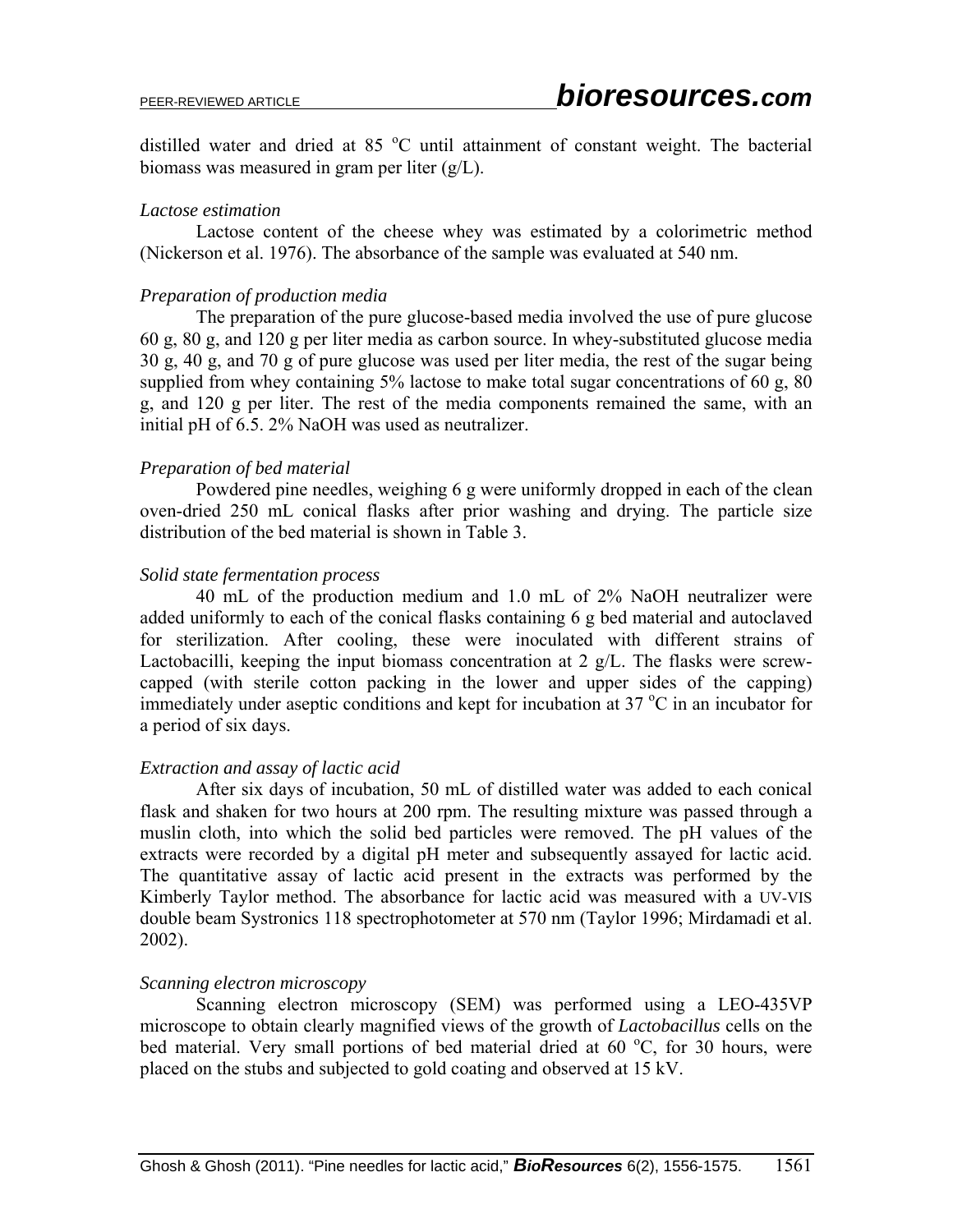# **RESULTS AND DISCUSSION**

### **Studies on the Ground Pine Needles Bed Material**

The major components such as holocellulose, pentosan and lignin in ground pine needles bed material can affect the growth and the resultant production of lactic acid, obtained from the pure cultures and coculture of *Lactobacilli* under study. The values of these components are given in Table 1.

|  | Table1. Composition of Major Constituents of Ground Oven-Dried Pine Needles |  |
|--|-----------------------------------------------------------------------------|--|
|--|-----------------------------------------------------------------------------|--|

| Analyzed constituents of pine needles | Weight %         |
|---------------------------------------|------------------|
| Holocellulose                         | $64.12 \pm 2.68$ |
| Pentosan                              | $14.12 + 1.76$   |
| Lignin                                | $27.79 \pm 1.8$  |
| Ash                                   | $3.24 \pm 0.09$  |

Results expressed as mean  $\pm$  standard deviation, based on the repeated trials

The particle size of the bed material exerts a significant impact on growth and production of microorganisms, in solid state fermentation. The surface area, liquid holding capacity, and the gaseous exchange depend upon the size of bed material particles. In this case, the size of the ground pine needles had particle sizes lesser than 150 µm and up to 1204 µm. A major portion (by weight) of powdered pine needle particles used here was greater than 420  $\mu$ m, followed by those of greater than 500  $\mu$ m and lesser than  $150 \mu m$ . If the bed is composed predominantly of very small sized particles, it has large surface area but reduced mass transfer (Rojan et al. 2006b).

**Table 2.** Particle Size Fractions of Dried, Ground Pine Needle Bed Material Obtained by Sieving through Vertically Arranged Screens in Order of Diminishing Pore Sizes in a Vibratory Shaker Operated for 10 Minutes

| Mesh size (microns)     | Weight% of the particles retained |
|-------------------------|-----------------------------------|
| 1204                    | 3.63                              |
| 750                     | 11.57                             |
| 710                     | 9.82                              |
| 500                     | 17.85                             |
| 420                     | 26.61                             |
| 210                     | 7.02                              |
| 150                     | 7.43                              |
| Fine residual particles | 16.07                             |

In the present study, very small sized particles such as of  $210$  and  $150 \mu m$  size constituted the minimum portions by weight; hence larger particles of size greater than 420 microns being predominant provided better mass transfer for the production media, inoculum, and neutralizer, etc. The finer particles lesser than 150 microns, which constituted the third highest fraction as indicated in Table 2, enhanced the surface area for good growth of bacteria on the surface of bed, which was clearly observed in Fig. 4: 4(b), 4(c), 4(d), 4(e), and 4(f).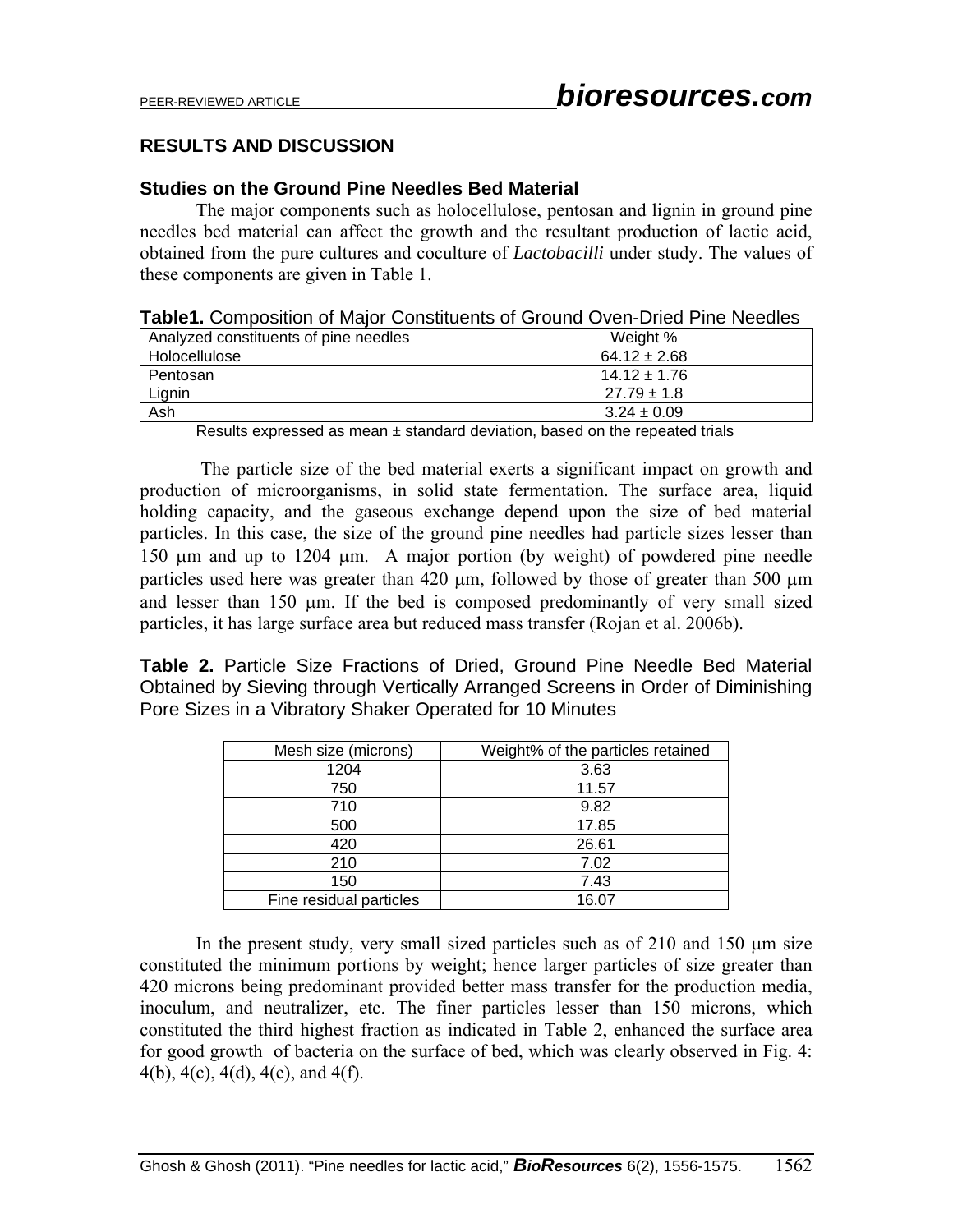# PEER-REVIEWED ARTICLE *bioresources.com*

#### **Lactic Acid Production on Pine Needles Bed Material**

In Table 3, the *Lactobacillus* strains 1, 4, and co-culture attained the maximum individual lactic acid concentrations of 43.87 g/L, 26.15 g/L, and 45.10 g/L, respectively, at 80 g/L dose of pure glucose as carbon source, while strains 2 and 3 reached 13.075 g/L and 13.87 g/L at 120 g/L and 60 g/L pure glucose levels, respectively, in the production media. Thus, co-culture achieved the highest lactic acid production among all the strains with 80 g/L pure glucose application. The lowest dose of glucose, 60 g/L proved to be the most suitable for strain-3, where it attained its maximum individual concentration of lactic acid. Inhibition due to high sugar level (120 g/L pure glucose) was evidenced in Table 3, where a sharp decline in lactic acid production occurred in all the bacterial strains, except, strain-2. Although the strain-2 could grow and utilize glucose (hexose) but being primarily a pentose sugar consumer, it was not significantly inhibited by higher dose of glucose (hexose). It may, additionally, consume some of the pentose sugars available, due to hemicellulose degradation from pine needle bed, during autoclaving; hence it showed its highest lactic acid concentration of 13.075 g/L at 120 g/L pure glucose.

| <b>Bacterial strains</b> | Glucose (60 g/L) |                  | Glucose (80 g/L) |                  | Glucose $(120 g/L)$ |                  |
|--------------------------|------------------|------------------|------------------|------------------|---------------------|------------------|
|                          | рH               | Lactic Acid      | pH               | Lactic Acid      | рH                  | Lactic Acid      |
|                          |                  | (g/L)*           |                  | $(g/L)^*$        |                     | $(g/L)^*$        |
| L.delbrueckii            | 4.22             | 35.97±0.78       | 4.08             | 43.87±1.08       | 4.42                | $32.56 \pm 0.72$ |
| (NCIM2025) Strain-1      | ±0.051           |                  | ±0.048           |                  | ±0.054              |                  |
| L.pentosus (NCIM2912)    | 6.10             | $3.37 \pm 0.13$  | 5.89             | $8.72 \pm 0.23$  | 5.34                | 13.08±0.34       |
| Strain-2                 | ±0.036           |                  | $\pm 0.022$      |                  | ±0.035              |                  |
| Coculture of first two   | 4.20             | $36.71 \pm 0.79$ | 3.90             | $45.10 \pm 1.18$ | 4.48                | $34.84 \pm 0.76$ |
| <b>Strains</b>           | ±0.046           |                  | ±0.025           |                  | ±0.058              |                  |
| Lactobacillus sp.        | 5.32             | $13.87 + 0.37$   | 5.88             | $9.53 \pm 0.25$  | 6.02                | $5.74 \pm 0.16$  |
| (NCIM2734)Strain-3       | ±0.030           |                  | $\pm 0.036$      |                  | ±0.028              |                  |
| Lactobacillus sp.        | 5.92             | $7.00+0.18$      | 4.46             | $26.15 \pm 0.63$ | 5.98                | $4.56 \pm 0.14$  |
| (NCIM2084)Strain-4       | ±0.023           |                  | ±0.057           |                  | ±0.025              |                  |

**Table 3.** Lactic Acid Production by Different Strains of Lactobacilli Corresponding to Various Doses of Pure Glucose in the Production Media.

 $*$  in extract (Results given as mean  $\pm$  standard deviation, based on repeated trials)

The higher production of lactic acid at 120 g/L glucose treatment by the strain-1 *Lactobacillus sp.* (NCIM2025) and co-culture as per Table 3 indicated their better capability to withstand the high level sugar inhibition better than other strains and carry out a reasonable level of lactic acid production. Among all the bacterial strains at the lowest glucose level (60 g/L) in Table 3, the co-culture showed the highest lactic acid formation 36.71 g/L (pH 4.20), closely followed by strain-1 with  $35.97$  g/L (pH 4.22) lactic acid. In Table 3, the co-culture showed better acid production (lower pH) than its constituent strains (1) and (2) at 60 and 80 g/L doses of glucose; thus its application may prove better at the lower and the optimum doses of glucose. In Table 4, all the bacterial strains and co-culture attained their individual maximum values for lactic acid production at 120 g/L total sugar level, in whey-substituted glucose media, where the co-culture displayed the highest lactic acid production of 44.88 g/L. The increase in lactic acid production with increase in total sugar level, given in Table 4, indicated no significant sugar inhibition at 120 g/L total sugar level. This observation contradicted the trend of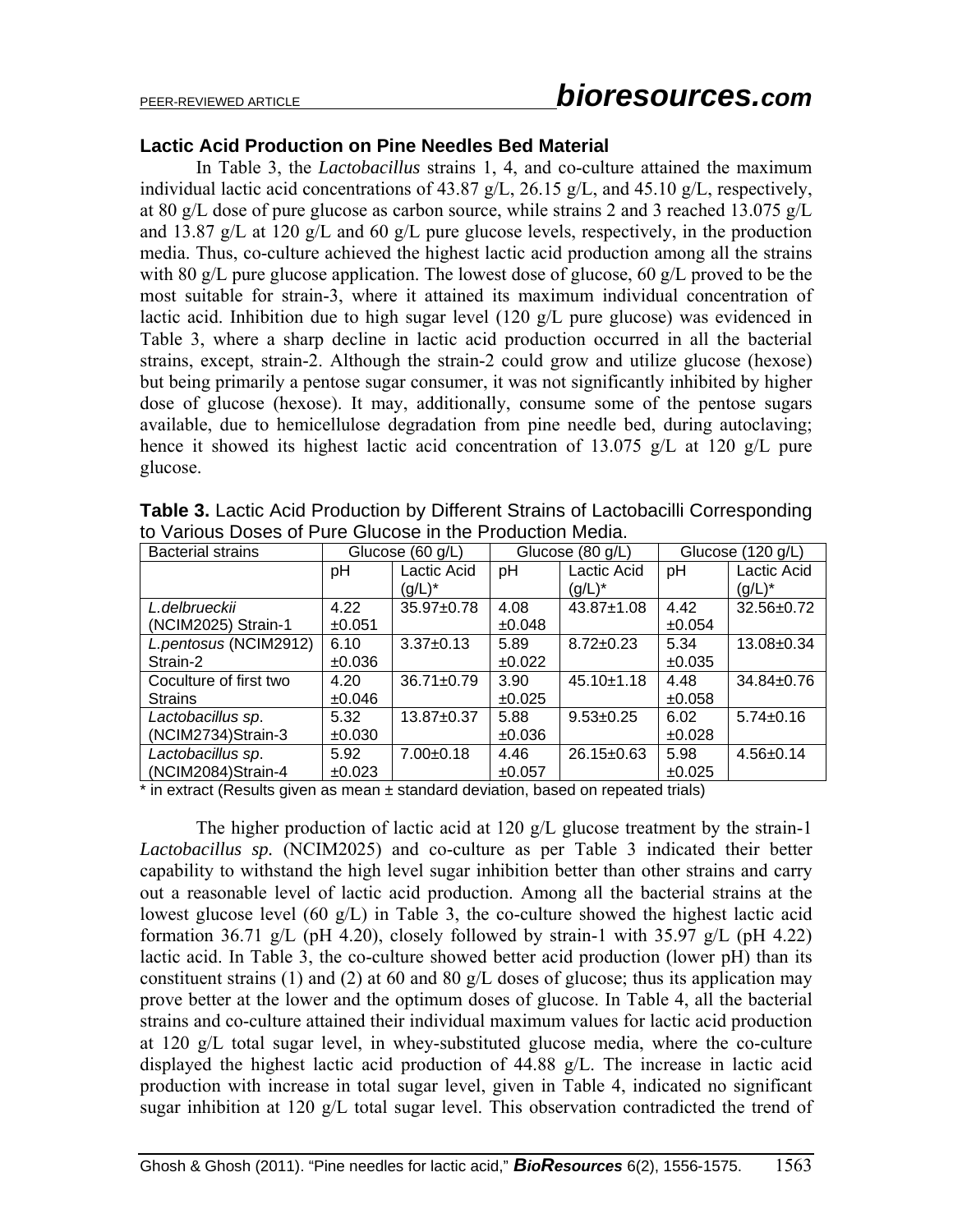inhibition observed in Table 3, at 120 g/L pure glucose. This may be due to the presence of nitrogenous compounds and vitamins in whey, which stimulate more cell growth, leading to better utilization of sugars. In Table 4, the co-culture exhibited the highest lactic acid production at 120 g/L total sugar level, which was higher than that of the constituent strains1 and 2. The co-culture was more beneficial due to the dual advantage of utilizing disaccharides (lactose) and monosaccharides hexose (glucose), as well as pentose sugars (possibly liberated during autoclaving, from the mean value 14.12% of pentosan fraction of pine needle bed material, as mentioned in Table 1).

| iviedia.                                |                                        |                          |                                          |                          |                                             |                          |
|-----------------------------------------|----------------------------------------|--------------------------|------------------------------------------|--------------------------|---------------------------------------------|--------------------------|
| <b>Bacterial strains</b>                | Glucose 30 g/L+ whey<br>lactose 30 g/L |                          | Glucose 40 g/L+ whey<br>lactose 40 $g/L$ |                          | Glucose 70 $g/L +$ whey<br>lactose $50$ g/L |                          |
|                                         |                                        | $60$ g/L<br>$80$ g/L     |                                          |                          | 120 g/L                                     |                          |
|                                         | (pH)                                   | Lactic Acid<br>$(g/L)$ * | (Hq)                                     | Lactic Acid<br>$(g/L)$ * | (PH)                                        | Lactic Acid<br>$(g/L)^*$ |
| L.delbrueckii<br>(NCIM2025)Strain-1     | 4.18<br>±0.038                         | $37.21 \pm 0.80$         | 4.14<br>$\pm 0.033$                      | 39.46±0.82               | 3.98<br>$\pm 0.031$                         | $43.67 \pm 1.10$         |
| L.pentosus<br>(NCIM 2912)<br>Strain-2   | 5.98<br>±0.026                         | $5.19 \pm 0.13$          | 5.86<br>$\pm 0.021$                      | $8.02 \pm 0.24$          | 4.81<br>±0.056                              | $22.08 \pm 0.54$         |
| Coculture of<br>strain1,2               | 4.41<br>±0.050                         | $27.77 \pm 0.69$         | 4.12<br>±0.030                           | $40.84 \pm 0.91$         | 3.93<br>±0.028                              | $44.86 \pm 1.10$         |
| Lactobacillus sp.<br>(NCIM2734)Strain-3 | 6.20<br>±0.047                         | $1.28 \pm 0.10$          | 5.90<br>±0.032                           | $7.89 \pm 0.18$          | 5.04<br>±0.050                              | $18.02 \pm 0.48$         |
| Lactobacillus sp.<br>(NCIM2084)Strain-4 | 5.92<br>±0.024                         | $5.73 \pm 0.15$          | 5.18<br>±0.036                           | $10.02 \pm 0.27$         | 4.45<br>±0.058                              | $26.45 \pm 0.67$         |

**Table4**. Lactic Acid Production by Different Strains of Lactobacilli Corresponding to Various Doses of Glucose Substituted with Whey Lactose, in the Production Media.

\*in extract (Results given as mean  $\pm$  standard deviation, based on the repeated trials)

In Table 4 co-culture showed the highest pH drop (3.93), closely followed by strain-1, pH 3.98. Each strain including the co-culture attained its lowest pH values with 120 g/L total sugar level, which is in accordance with their highest lactic acid production values in Table 4. The slightly acidic  $pH$  accompanied with high temperature (100 to 120 C) and pressure conditions during autoclaving might have possibly degraded the acetylated xylans from the bed material into xylan and acetic acid (Kumar et al. 2010a). The breakdown of hemicellulose may have been due to the autohydrolysis or dilute acid hydrolysis reactions, possible during autoclaving. Hydronium ions required for both the processes may either be present initially or could be generated later through the autoionization of water. These subsequently depolymerize hemicelluloses, by hydrolysis of glycosidic linkages and acetyl groups. In the second stage of hydrolysis, hydronium ions from the generated acetic acid have greater impact on hydrolysis than those available from autoionization. These catalyze the hydrolysis of links between hemicelluloses and lignin. The autohydrolysis may convert hemicelluloses into soluble monosaccharides or oligosaccharides, with reduced amount of byproducts (Carvalheiro et al. 2008). Higher lactic acid production values by some strains also reflected their ability to withstand the low pH (acidic conditions), as in case of strain-1 and co-culture, in Table 4.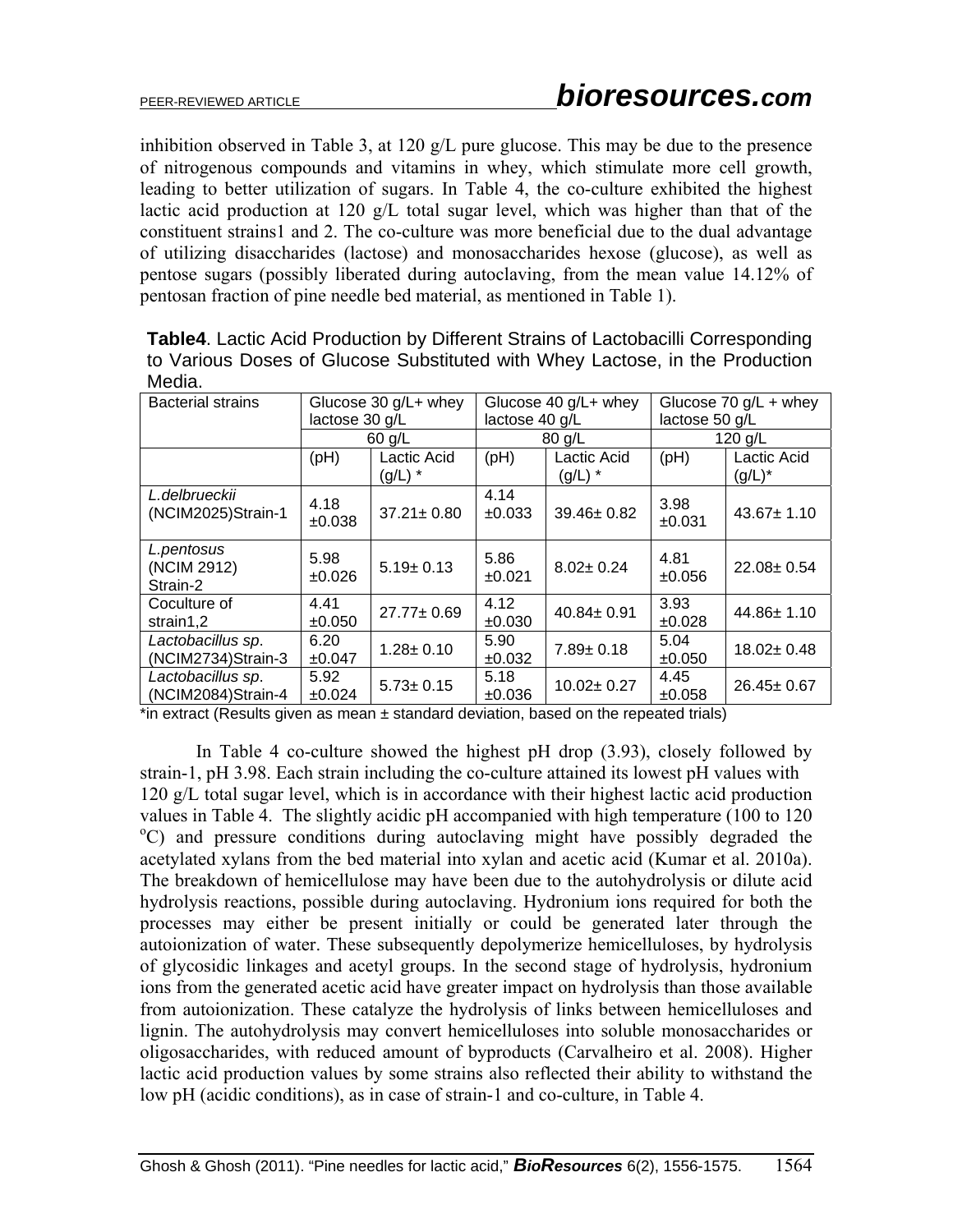At the 120 g/L total sugar level all the strains and co-culture provided higher lactic acid production in Table 4 than Table 3 (with pure glucose). This indicated stimulatory action of vitamins and nitrogenous compounds from whey, resulting in higher growth of bacterial biomass, which enhanced sugar uptake resulting in higher lactic acid production.

## **Lactose Uptake by** *Lactobacillus* **Strains**

For lactose metabolism in *E.coli*, a requirement of proteins such as βgalactosidase (for splitting lactose into glucose and galactose) and a carrier molecule lactose permease and the role of glucose inhibition in the lactose uptake and hydrolysis, through regulation of gene expression in *lac* operon, have also been reported (Freifelder 1998; Plummer 2002; Satyanarayana 2005). The lac operon has also been found in various Lactobacilli, including *L.casei* and *L.delbrueckii*, etc., for the uptake and initiation of the lactose metabolism. In some of the Lactobacilli additional uptake systems of lactose, such as the lactose-specific, phosphoenol pyruvate-dependent phosphotransferase system (lac-PTS), also exist, other than the lac operon associated Lactose permease and β-galactosidase enzyme systems (Alpert and Siebers 1997). The higher production of lactic acid shown in Table 4, by the bacterial strains and co-culture at 120 g/L total sugar level, despite the possible inhibition of *lac* operon (due to higher dose of glucose 70 g/L) suggested that these Lactobacilli may probably be using other mechanisms of lactose uptake and hydrolysis under the given conditions. Some of the lower lactic acid producing strains in 120 g/L whey substituted media may be doing so, because of lesser or no utilization of galactose sugar, produced due to intracellular splitting of lactose by βgalactosidase enzyme, into equimolar quantities of glucose and galactose. A similar case has been described for *Lactobacillus delbrueckii* subsp. *bulgaricus* strains, which utilized a lactose/galactose antiport transport system to export the resultant galactose out of the cell. Only partial utilization of galactose to lactic acid was achieved (Welman and Maddox 2003).

#### **Weight of the Lactic Acid Produced in the Pine Needle Bed Material**

The results shown in Fig. 1 suggest that the co-culture gave the highest lactic acid weight of 1.836 g and 1.3882 g, closely followed by strain-1 with 1.799 g and 1.86 g per 6 g pine needle bed with pure glucose and whey substituted glucose, respectively, at 60 g/L total sugar level. The strain-1, strain-2, and co-culture enhanced their lactic acid weights with whey combination due to better compatibility with lactose sugar and growth-stimulating compounds in whey.

In Fig. 2 the same trend for highest lactic acid weight continued, as the co-culture provided the highest lactic acid weight of 2.2550 g and 2.0420 g, closely followed by strain-1 with 2.194 g and 1.973 g per 6 g bed in pure glucose and whey-substituted glucose respectively at 80 g/L total sugar level.

A decline in lactic acid weight was evidenced in Fig. 3, due to inhibition caused by high level (120 g/L) of pure glucose application in all the strains, while the same strains showed their maximum lactic acid weight at120 g/L total sugar level with whey substitution.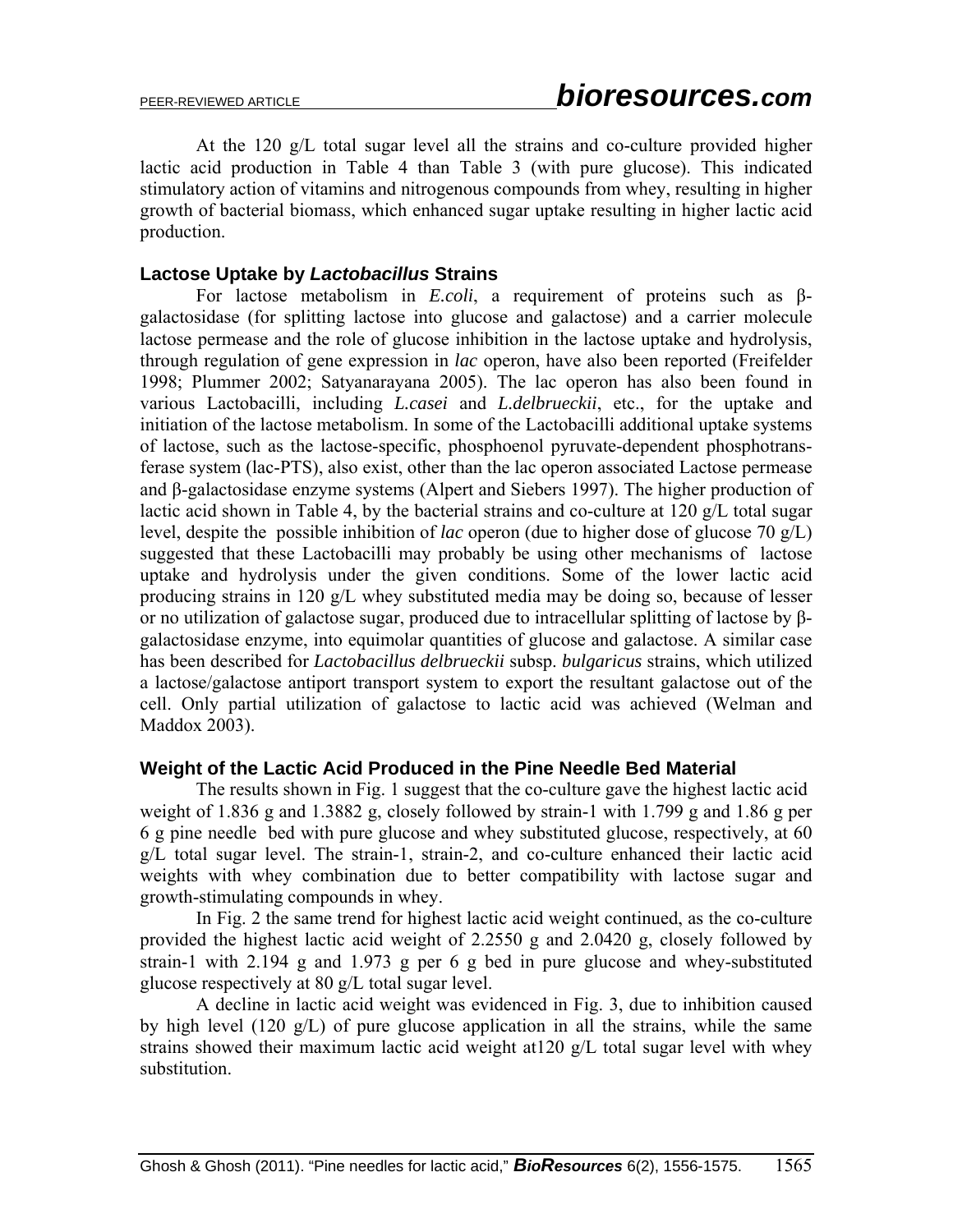# PEER-REVIEWED ARTICLE *bioresources.com*



**Fig. 1.** Weight of lactic acid in (g/6g) bed of ground pine needles obtained with 60 g/L total sugar input after six days fermentation by *Lactobacillus* strains (mean values)



**Fig. 2.** Weight of lactic acid in (g/6g) bed of ground pine needles obtained with 80 g/L total sugar input after six days fermentation by *Lactobacillus* strains (mean values)



**Fig. 3.** Weight of lactic acid in (g/6g) bed of ground pine needles obtained with 120 g/L total sugar input after six days fermentation by *Lactobacillus* strains (mean values)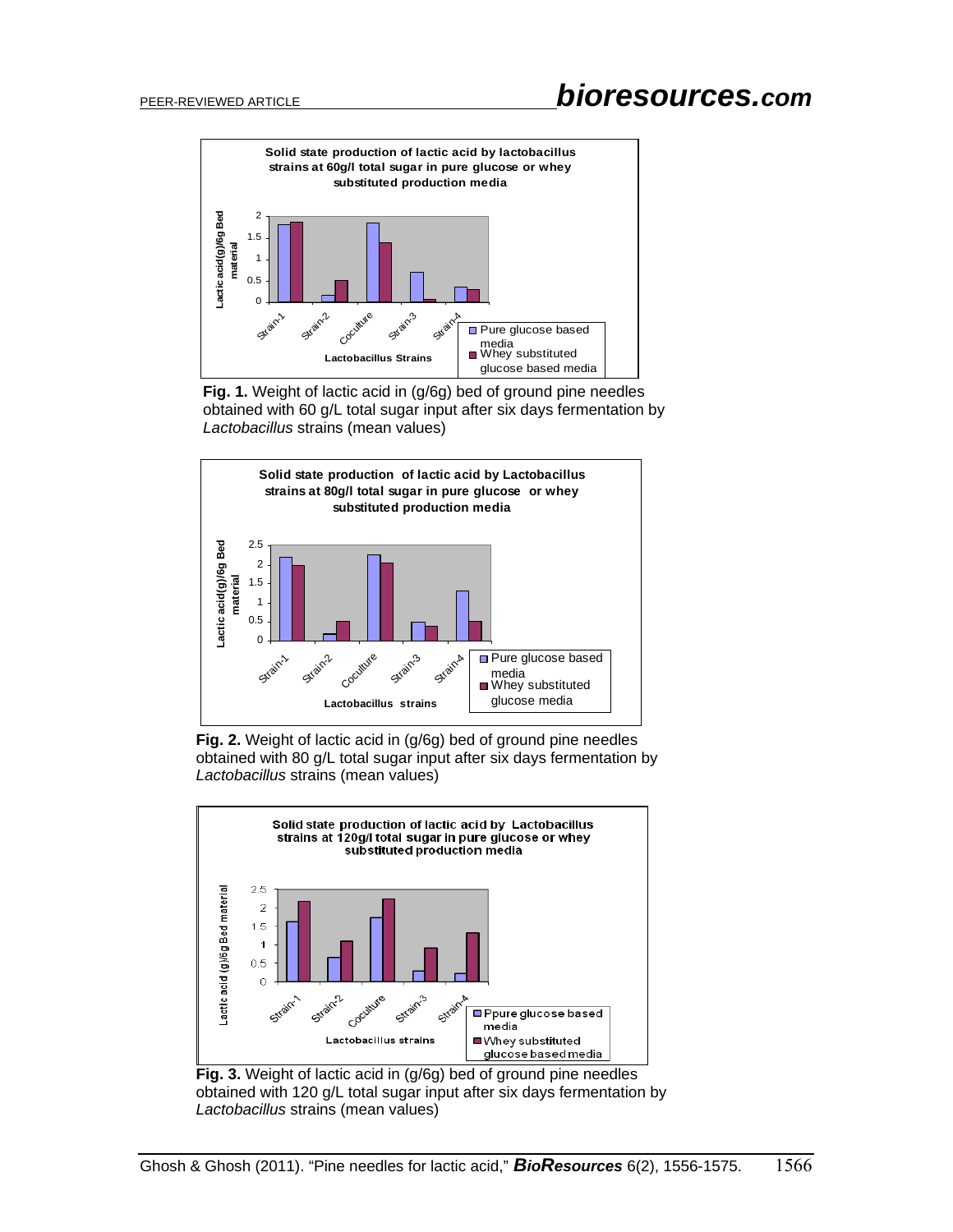The weight of lactic acid (g)/6g bed material at 120g/L pure glucose for strain-1 through strain-4 and co-culture, were 1.6280, 0.6538, 0.2869, 0.2278, and 1.7420, respectively, while the same pure strains and co-culture provided 2.1835, 1.1040, 0.9010, 1.3236, and 2.2440 weight of lactic acid (g)/6g bed material respectively, with 120 g/L dose of sugar in whey-substituted glucose. This anomalous behavior of the bacterial strains at 120 g/L sugar dose may possibly be due to the presence of a different sugar (lactose), reduced glucose component (70  $g/L$ ), and stimulatory substances available from whey.

It was evident from the Figs. 1 through 3 that the co-culture provided the maximum weight of lactic acid per 6 g of the bed material at 80 g/L and at 120 g/L sugar level, which was followed next by the strain-1 at the same doses. Rojan et al. (2006a) reported a maximum lactic acid production of 249 mg/gds (gram dry fermented substance) through *L. delbrueckii* action on inert (washed), sugarcane bagasse bed with starch hydrolyzate in 5 days, but in the present studies, addition of production media containing whey, on pine needle bed, inoculated with *L. delbrueckii* as pure strain provided 311.92 mg/gds of lactic acid, while as co-culture it liberated 320.57 mg/gds lactic acid. Hence this observation highlighted the significance of utilizing coculture, whey substitution, and a non-inert bed.

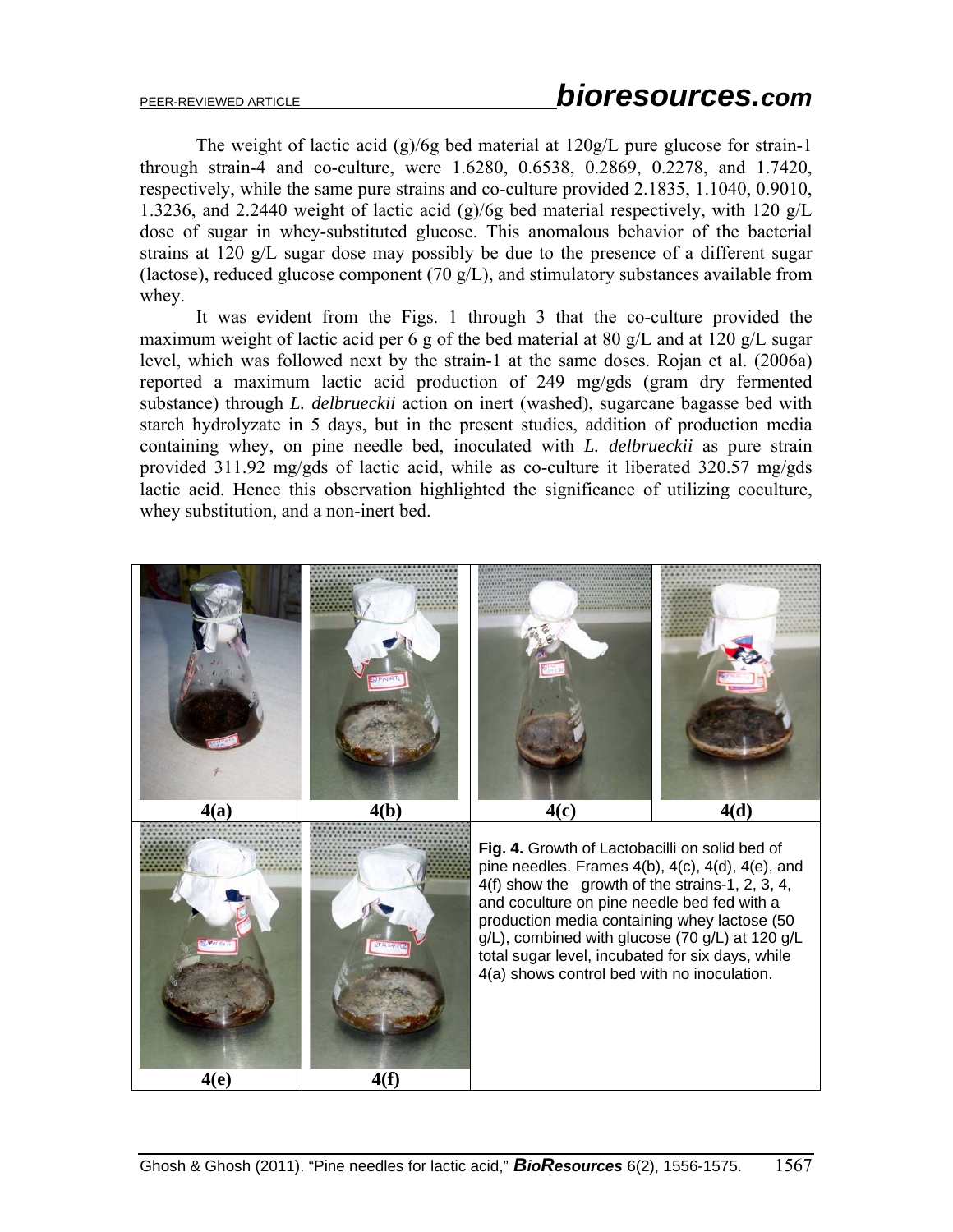Figure 4 shows the growth patterns of different strains of Lactobacilli on the pine needle bed, added with whey substituted glucose based production media containing 120 g/L total sugar level where they attain their individual maximum lactic acid production values as observed in Table 4. Frames  $4(b)$ ,  $4(c)$ ,  $4(d)$ ,  $4(e)$ , and  $4(f)$  represent the growth of strains-1, 2, 3, 4, and coculture, while 4(a) shows a non-inoculated bed of powdered pine needles. Among these, the strains-1, 2, 4, and coculture displayed greyish white colored, dense growth over the bed, as observed in Fig. 4: 4(b), 4(c), 4(e), and 4(f) due to higher utilization of the vitamin and nitrogenous substances from whey, as compared to that of strain-3, seen in Fig. 4(d). The lesser growth of strain-3 observed in 4(d), consequently, resulted in its least lactic acid production of 18.02 g/L, among all the strains, as mentioned in Table 4.

# **Data Analysis**

The data in Tables 1, 3 and 4 have been expressed as mean  $\pm$  standard deviation. The Karl Pearsons coefficient of variation (CV) for the lactic acid concentration data in Tables 3 and 4, corresponding to different levels of sugar treatments, suggests that 120 g/L dose of whey-substituted glucose (with least CV), has most consistent lactic acid concentration values from different strains, with least variation. The uniformity in the production values at 120 g/L dose of whey-substituted glucose further indicated that this treatment level was most successful in enhancing the lactic acid production of all the strains under study. All of these strains attained their maximum concentration of lactic acid at this level (Table 4). The next higher value of CV was obtained with 80 g/L pure glucose application, (where only three out of five strains attained their maximum lactic acid concentration), indicated lesser consistency among the production values from different strains. A very high CV value at 120 g/L pure glucose input level indicated comparatively lesser consistency and higher disparity in lactic acid production by the bacterial strains under study, as a consequence of inhibition in lactic acid production (Table 3) due to highest dose of sugar application. Very high CV thus suggests that the corresponding input level of pure glucose (120 g/L) ceased to be beneficial for production of lactic acid. The correlation analysis between the weights of lactic acid in bed and input of lactose from whey (Table 4) provided positive correlation coefficient (γ), which suggests interdependence and positive non-linear correlation between these variables. The t-test analysis carried out on the lactic acid production data by different bacterial strains (Table 4), justified the fact that the rising sugar inputs along with whey lactose did not have any significant sugar inhibition affecting lactic acid production. The above statistical finding is further complemented by the fact that whey is known to contain stimulatory constituents for the Lactobacilli, which are helpful in their growth and production.

# **Growth of** *Lactobacillus* **Strains in Inhibitory Environment**

 The presence of a wide range of inhibitory alcohols and phenols, such as ethyl alcohol, isobutyl alcohol, iso-amyl alcohol, phenyl ethyl alcohol, benzyl alcohol, phenyl propyl alcohol, and 2-methoxy 4-vinyl phenol, have been reported in pine needle tea (Kim and Chung 2000). The compound 3-vanillyl propanol has been detected as the predominant phenolic compound in *Pinus laricio*, followed by phenyl ethyl alcohol, and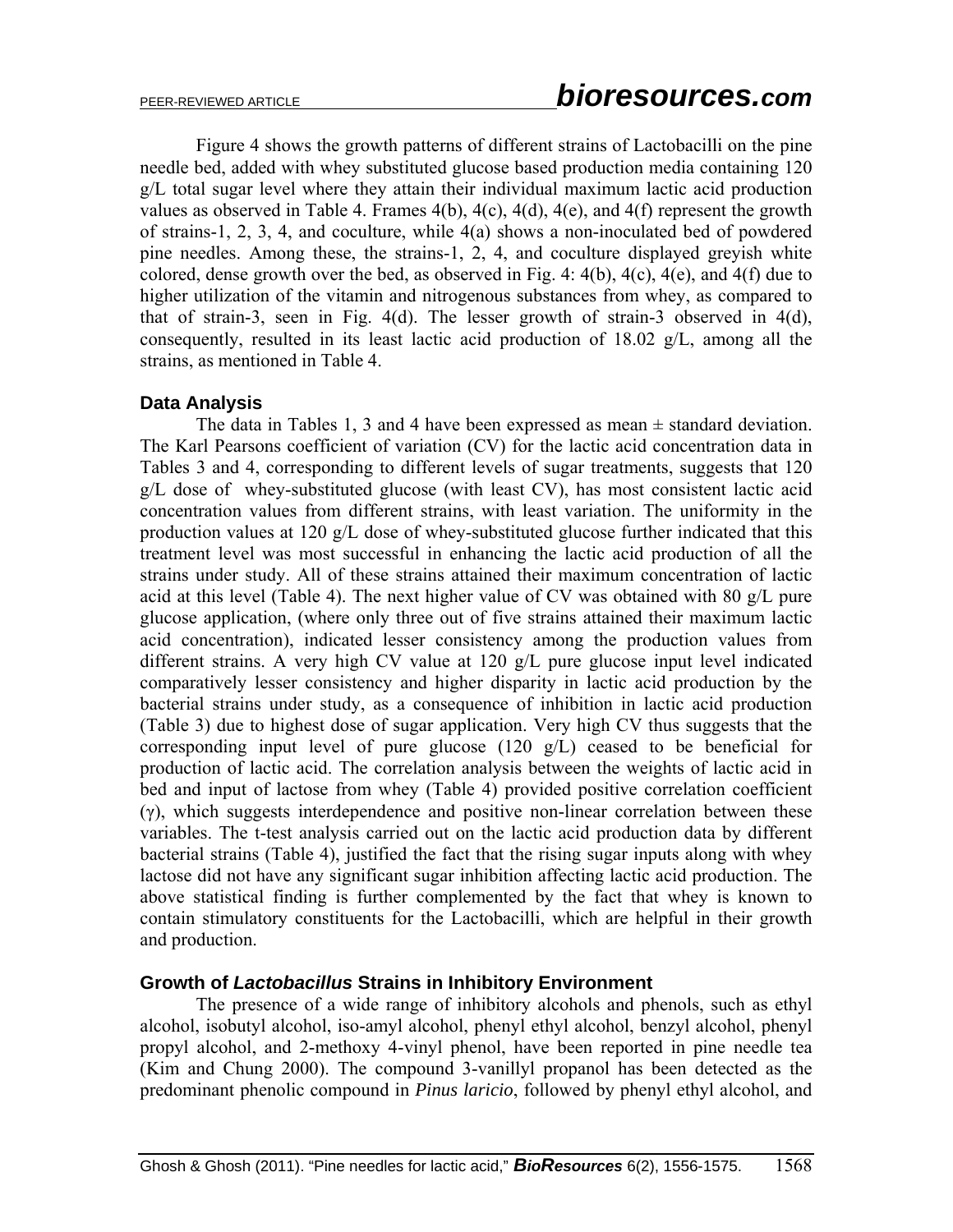dihydro p-coumaryl alcohol, etc. (Cannac et al. 2007). Selvakumar et al. (2007) described tannins (water soluble polyphenolic compounds) to be most important among the phenolic compounds in the pine needles (*Pinus roxburghii*).

Kumar et al. (2010a) have reported that lignin was depolymerized and repolymerized as well, on application of high temperature and acidity to lignocellulosic material, but addition of alkali (hydroxyl ions) stopped the repolymerization reaction and led to permanent lignin degradation. The present experimental conditions were analogous to this, as 2% sodium hydroxide had been present in the bed during autoclaving. Hence under the conditions of high temperature, pressure, and acidity prevailing during autoclaving, there could be a possibility of liberation (degradation) of lignin polymer (from the mean value 27.79%, of the lignin fraction, given in Table 1). Thus, some of the degraded inhibitory phenolic compounds from the pine needle bed (as predicted in FT-IR spectra), might have played a role to some extent, in inhibiting the growth and production of all the strains of Lactobacilli used in the present studies. Despite the presence of inhibitory compounds, the *Lactobacillus* strains showed reasonably good growth (observed in Fig. 4: 4(b), 4(c), 4(d), 4(e), and 4(f)) and lactic acid production. This may be attributed to the presence of vitamins A and C in needles or nitrogenous compounds and vitamins (from whey), which are required by the Lactobacilli as growth activators. Lucchini et al. (1990) reported that phenolic compounds such as phenyl ethyl alcohol and benzyl alcohol showed inhibitory, lethal, or membrane-altering properties due to their lipophilic nature, especially in gram negative bacteria (having lipo-polysaccharides). Being gram positive bacteria, Lactobacilli have lesser chances to be affected by alcohols, as they possess a thicker peptidoglycan layer in cell walls, without any exposed lipopolysaccharides. Alcohols are known to affect the membrane lipids through their dissolving action, which affects the membrane fluidity. The microorganisms resist or acclimatize themselves in the presence of ethanol through change in their membrane lipid composition, which restricts the entry of ethanol, and the cellular leakage is minimized due to enhancement in hydrophobic barriers (Ingram 1986). Other Lactobacilli, such as *L. homohiochii* and *L. heterohiochii*, have been found to be highly alcohol resistant due to increase in ratio of unsaturated to saturated fatty acid (Ingram and Buttke 1984). This high tolerance to alcohol is associated with the presence of very long C20-C30 saturated monoenoic acids in high amounts (Shmidt et al. 1986). Nowak and Libudzisz (2006) found no effect of phenol or cresol on the growth or survival of intestinal lactic acid bacteria at 2, 20, and 100 micro g/mL doses. Hence the resistance of the present *Lactobacillus* strains towards some of the possible phenolic compounds from pine needle bed could be understood.

# **Scanning Electron Micrographs of Bacterial Growth on the Solid Bed**

The SEM micrographs in Fig. 5: 5(a), 5(b), 5(c), 5(d), and 5(e), exhibited clusters of Lactobacilli strains-1,2, 3, 4, and co-coculture, fused growth and some distinct capsular rod-shaped bacterial cells, while others formed aggregates adhering with the bed material at 120 g/L whey-substituted glucose media application (under 5000X magnification). Figure 5(c) for strain-3, again shows lesser cell population, hence it provided the least lactic acid production of 18.02 g/L mean value (mentioned in Table 4). Figure 5(e) for co-culture indicated dense growth of bacteria very closely aggregated to each other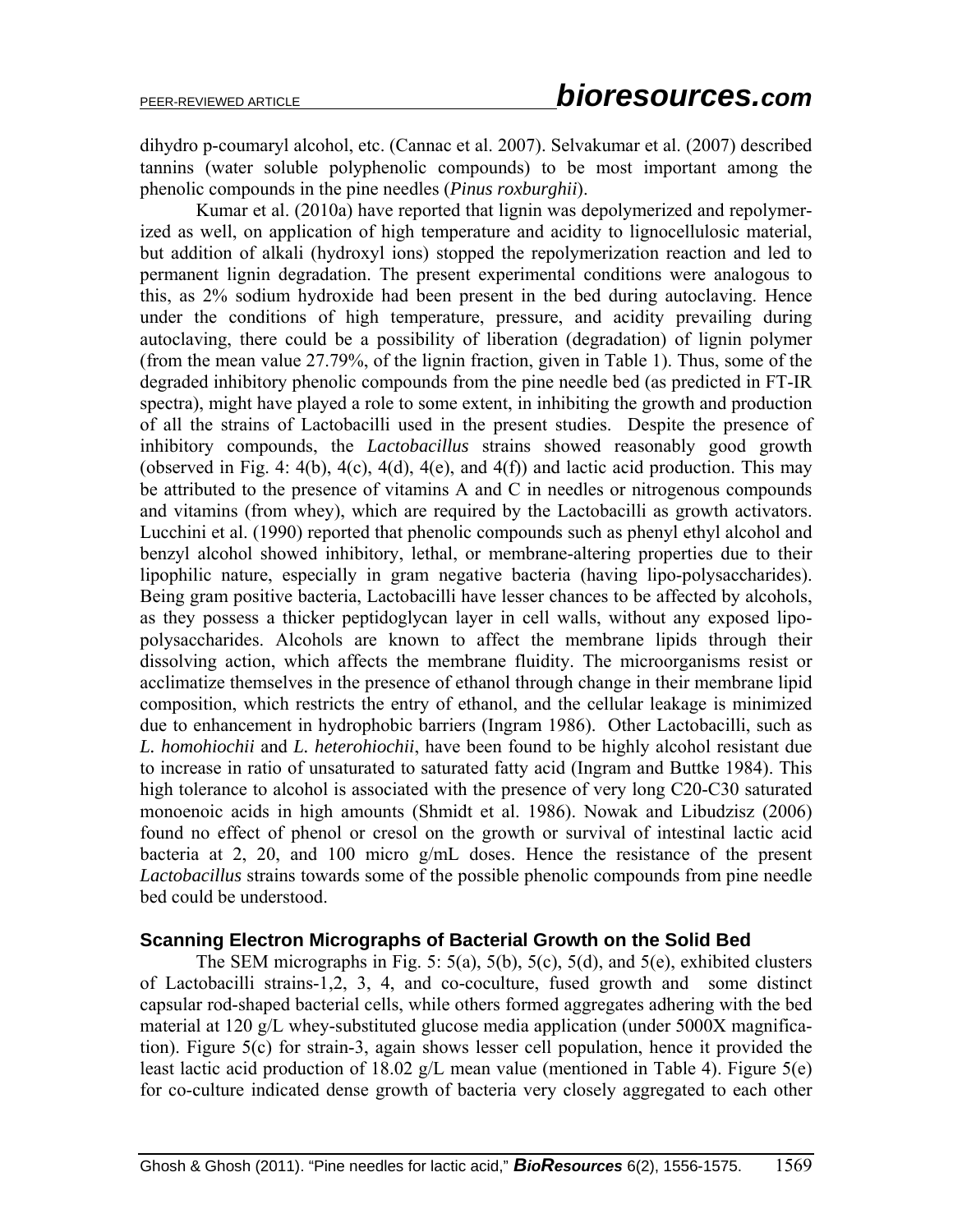provided the maximum lactic acid production of 44.86 g/L mean value (mentioned in Table 4). The aggregates as well as separate rod shaped Lactobacilli cells adhering to the bed material can be observed in the SEM micrographs in Fig. 5. This clearly indicates that the present bacterial strains bear the capacity to grow on the bed material despite the possibility of the release of inhibitory phenolic substances from the pine needle bed material during autoclaving.



**Fig. 5.** SEM micrographs showing the growth of Lactobacilli on solid bed of pine needles. Frames 5(a), 5(b), 5(c), 5(d), and 5(e) show the growth of the strains-1, 2, 3, 4, and coculture, respectively, at 5000X magnification, on pine needle bed fed with a production media containing whey lactose (50 g/L), combined with glucose (70 g/L) at 120 g/L total sugar level, after six days incubation, while 5(f) shows pine needles in bed at 20X magnification.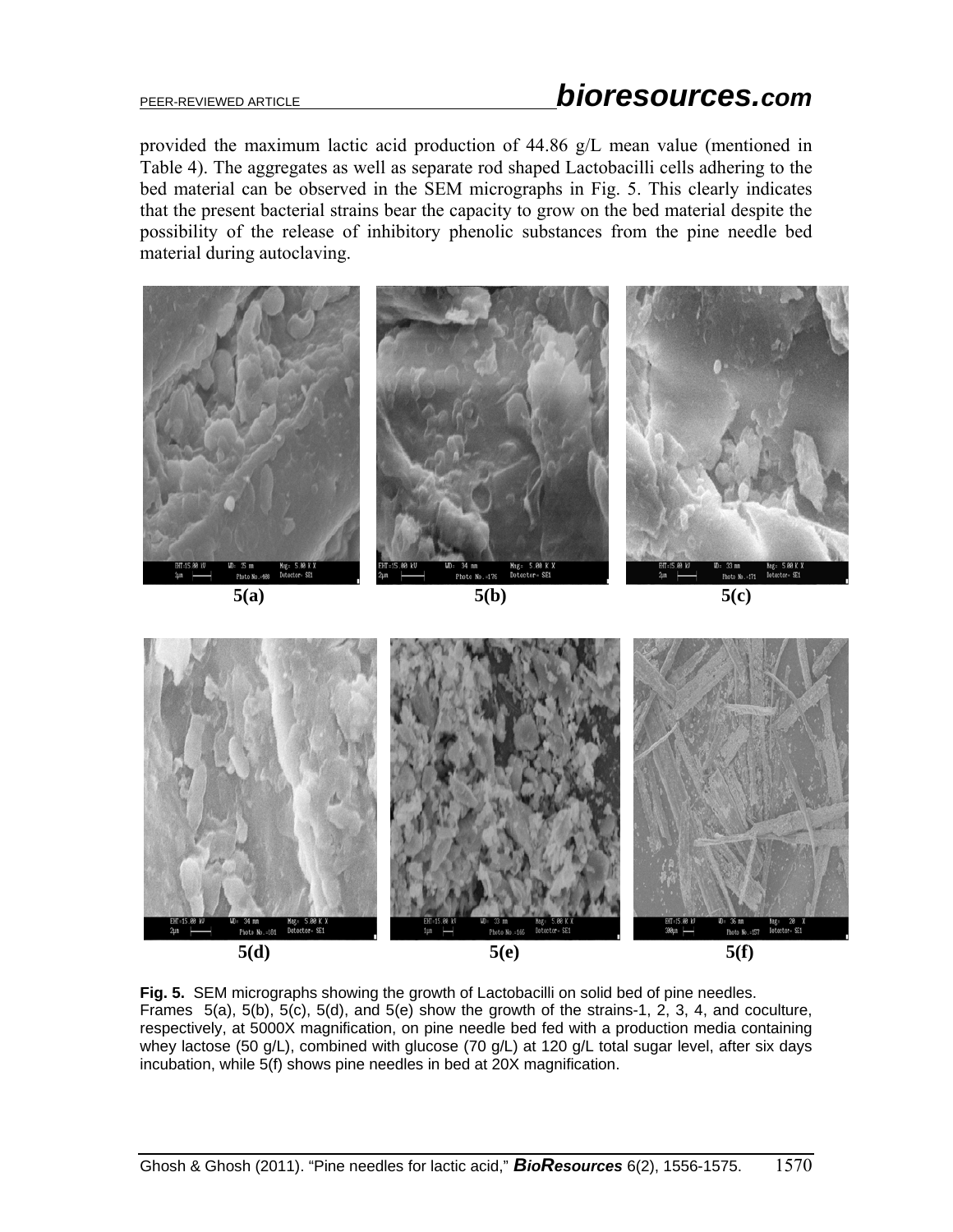#### **FT-IR Studies of Pine Needles**

The FT-IR analysis of a dried ground pine needle bed sample shown in Fig. 6 indicated peaks corresponding to different functional groups associated with various compounds predicted to be present in the pine needle bed material. These compounds could be liberated by degradation reactions, under high temperature and mild acidic conditions prevalent during autoclaving, and thereby affect the lactic acid producing bacterial strains under study.

The peak around  $1378$  cm<sup>-1</sup> could be attributed to C-H bending vibrations in cellulose and hemicellulose, while the peak near 1165 signifies glycosidic linkages and showed C-O, C-O-C, stretching, and C-OH bending vibrations in arabinoxylans of hemicelluloses (Kumar et al. 2010b). The peak detected at  $2921 \text{ cm}^{-1}$  indicates a symmetric C-H stretching vibration. The spectral region near peak observed at  $1730 \text{ cm}^{-1}$ suggests C=O stretching vibrations due to presence of carboxyl group (Chauhan et. al 2008). The region detected around absorption band near  $3420$  to  $3530$  cm<sup>-1</sup> indicated O-H stretching vibrations in guaiacyl and syringyl rings (which form monomer units in lignin) under intramolecular hydrogen bonding, while the peak near  $1326 \text{ cm}^{-1}$  may be attributed to C-O stretching of phenol (Kumar et al. 2010b). The absorption peak around 3413 cm-1 indicates the presence of O-H stretching of phenolic hydroxyl group.

The FTIR studies of the dry pine needles indicated about three peaks within the range 3420 to 3530 cm<sup>-1</sup>, as shown in Fig. 6, out of which only one remained near 3429 cm<sup>-1</sup> after autoclaving, while the other two disappeared. This clearly suggests the degradation of lignin in the bed material and release of phenolic compounds (from the bed material during the autoclaving process) that might have affected the growth and production of the present lactic acid producing strains.



**Fig. 6.** FT-IR spectra of a ground pine needle bed sample in dried state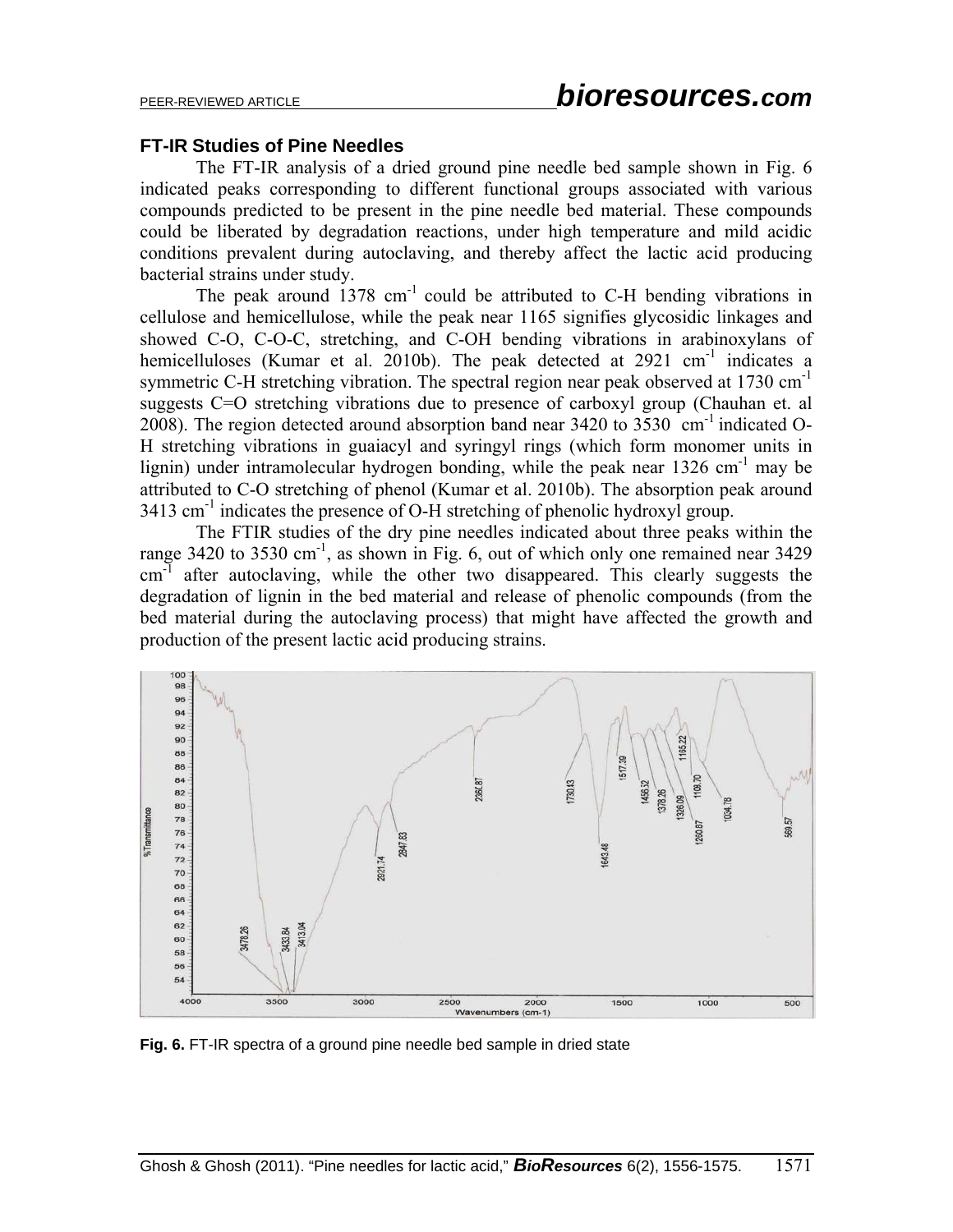### **CONCLUSIONS**

The present investigation provides a novel approach for the production of lactic acid by Lactobacilli through solid state fermentation using a bed of ground pine needles supplied with appropriate media which supports the growth and production of lactic acid. Use of 80 g/L pure glucose and 120 g/L whey-substituted glucose provided maximum individual lactic acid production in the first and second set of experiments, respectively. The co-culture exhibited the highest production in each set of experiments, while strain-3 showed the lowest, in both the media. The co-culture proved to be better than its constituent strains-1 and 2. The whey substitution effectively supported the growth and production of the bacterial strains. In the whey-substituted media, the nitrogenous and vitamin components from whey stimulated all the strains for higher growth and production.

Ability to utilize pentose (from bed), use of other lactose transporters, vitamins from pine needle bed, proteins, and vitamins in whey (in case of whey substituted, glucose) may also have played their role in enhancing the lactic acid production, despite the inhibition in lactose uptake by glucose, through the *lac* operon and presence of some of the phenolic compounds from the bed material.

The *Lactobacillus* strains are quite resistant to some of the phenolic substances that are possibly liberated from the bed material during autoclaving. The role of inexpensive pine needles in supporting the solid state fermentative production of lactic acid with Lactobacilli in presence of pure sugars and abundantly available waste material such as whey, may be investigated further to minimize environmental pollution due to forest fires and for possible production of valuable biochemical products.

On an industrial scale, solid-state production, using larger bioreactors such as multiple tray type, rotary drum type, may be more effective in enhancing the utilization of ground pine needles biomass and liquid waste such as whey for solid state lactic acid production.

Further studies are required regarding the utilization of used fermentation bed containing residual sugars, acids, live bacterial cells, and possibly some inhibitory phenolic compounds, in anaerobic digestion with appropriate phenol degrading and carbohydrate utilizing cultures. This may provide biogas in addition to production of lactic acid. Design of appropriate reactors and application of recombinant cultures and appropriate pretreatments of the pine needle bed material for solid state fermentation process should also be investigated in future.

# **ACKNOWLEDGEMENTS**

The authors are thankful to the Chemistry Department and Institute Instrumentation Centre at IIT Roorkee main campus Haridwar district, Uttarakhand state, India, for providing the FT-IR and SEM facility required in the present studies.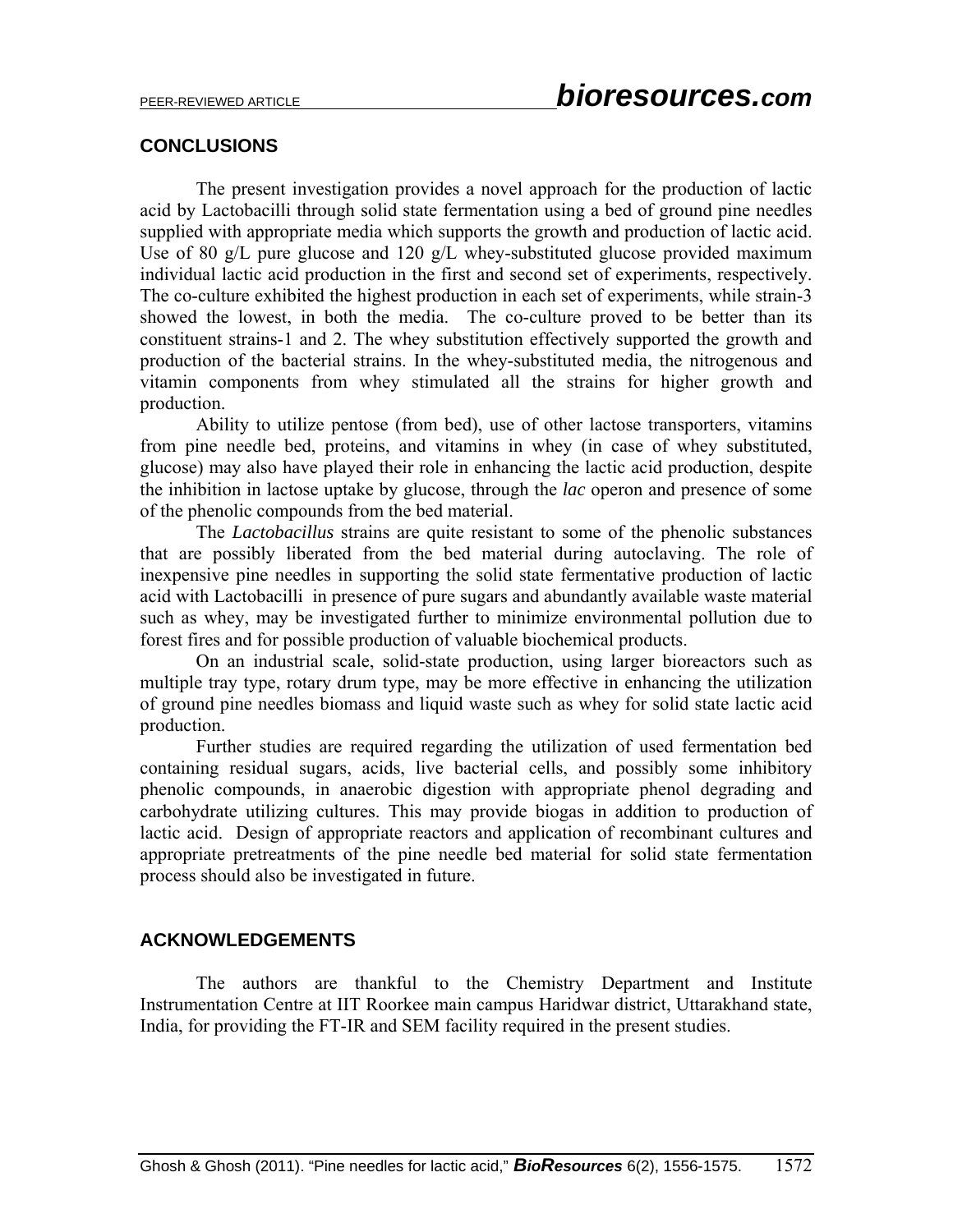# **REFERENCES CITED**

- Adnan, A. F. M., and Tan, K. P. (2007). "Isolation of lactic acid bacteria from Malaysian foods and assessment of the isolates for industrial potential," *Bioresource Technol.* 98(7), 1380-1385.
- Adsul, M. G., Varma, A. J., and Gokhale, D. V. **(**2007). "Lactic acid production from waste sugarcane bagasse derived cellulose," *Green Chemistry* 9(1), 58-62.
- Alpert, C. A., and Siebers, U. (1997). "The *lac* operon of *Lactobacillus casei* contains *lacT*, a gene coding for protein of the BglG family of transcriptional anti terminators, *J.Bacteriol.* 179(5), 1555-1562.
- Bullerman, L. B., and Berry, E. C. (1966). "Use of cheese whey for vitamin B12 production – Growth studies and dry weight activity," A*pplied Microbiol.* 14(3), 358-360.
- Cannac, M., Pasculini, V., Greff, S., Fernandez, C., and Ferrat, L. (2007). "Characterization of phenolic compounds in *Pinus laricio* needles and their responses to prescribed burnings," *Molecules* 12(8), 1614-1622. (www.mdpi.org/molecules)
- Carvalheiro, F., Duarte, L. C., and Girio, F. M. (2008). "Hemicellulose biorefineries: A review on biomass pretreatments," *J. Scientific and Industrial Research* 67, 849-864.
- Chauhan, G. S., Chauhan, S., Kumar, S., and Kumari, A. (2008). "A study in the adsorption of  $Fe^{2+}$  and  $NO^3$ <sup>-</sup> on pine needles based hydrogels," *Bioresource Technol*. 99(14), 6464-6470.
- Freifelder, D. (1998). "Regulation of the activity of gene products in prokaryotes The operon model," In: *Molecular Biology*, 2nd Edition, Narosa Publishing House, 6, Community Centre, Panchsheel Park, New Delhi, 110017, pp. 455-499.
- Ghasemi, M., Ghasem, N., Rahimnejad, M., Beigi, P. A., Sedighi, M., and Hashemiyeh, B. (2009). "Effect of different media on production of lactic acid from whey by *Lactobacillus bulgaricus*," *African J. of Biotechnol.* 8(1), 81-84*.*
- Ghosh, M. K., andGhosh, U. K. (2009a). "Antagonistic and biocontrol properties of *Lactobacillus sp*.: Agricultural, food and health perspectives," *J. of Eco-friendly Agriculture* 4(2), 198-202.
- Ghosh, M. K., and Ghosh, U. K. (2008). "Comparative batch growth studies of pure *Lactobacillus* strains and their coculture in synthetic medium with different neutralizing agents*, Chemical Engineering Transactions* 14, 221-228.
- Ghosh, M. K., and Ghosh, U. K. (2009b). "Biomass growth kinetics and acid formation of *Lactobacillus sp.* with neutralizers in batch fermentation*,*" *J. of Eco-friendly Agriculture* 4(2),178-180.
- Ghosh, M. K., Ghosh, U. K., and Pruthi, V. (2010). "Application of sugarcane bagasse agro industrial waste as bed material in solid state production of lactic acid through Lactobacilli*,* utilizing hydrolyzed potato starch as carbon source," In: *Proceedings of International Conference on, Emerging Technologies for Sustainable Environment,* at Civil Engineering Department of Aligarh Muslim University, Aligarh (UP), India, in collaboration with La Sierra University, USA, and Asia Pacific University, Thailand, Oct. 29-30, 561-564.
- Goncalves, A. R., Ruzene, D. S., Moriya, R. Y., and Oliveria, L. R. M. (2005). "Pulping of sugarcane bagasse and straw and biobleaching of the pulps: Conditions, parameters and recycling of enzymes," *59th Appita Conf*, Auckland, New Zealand, May 16-19 .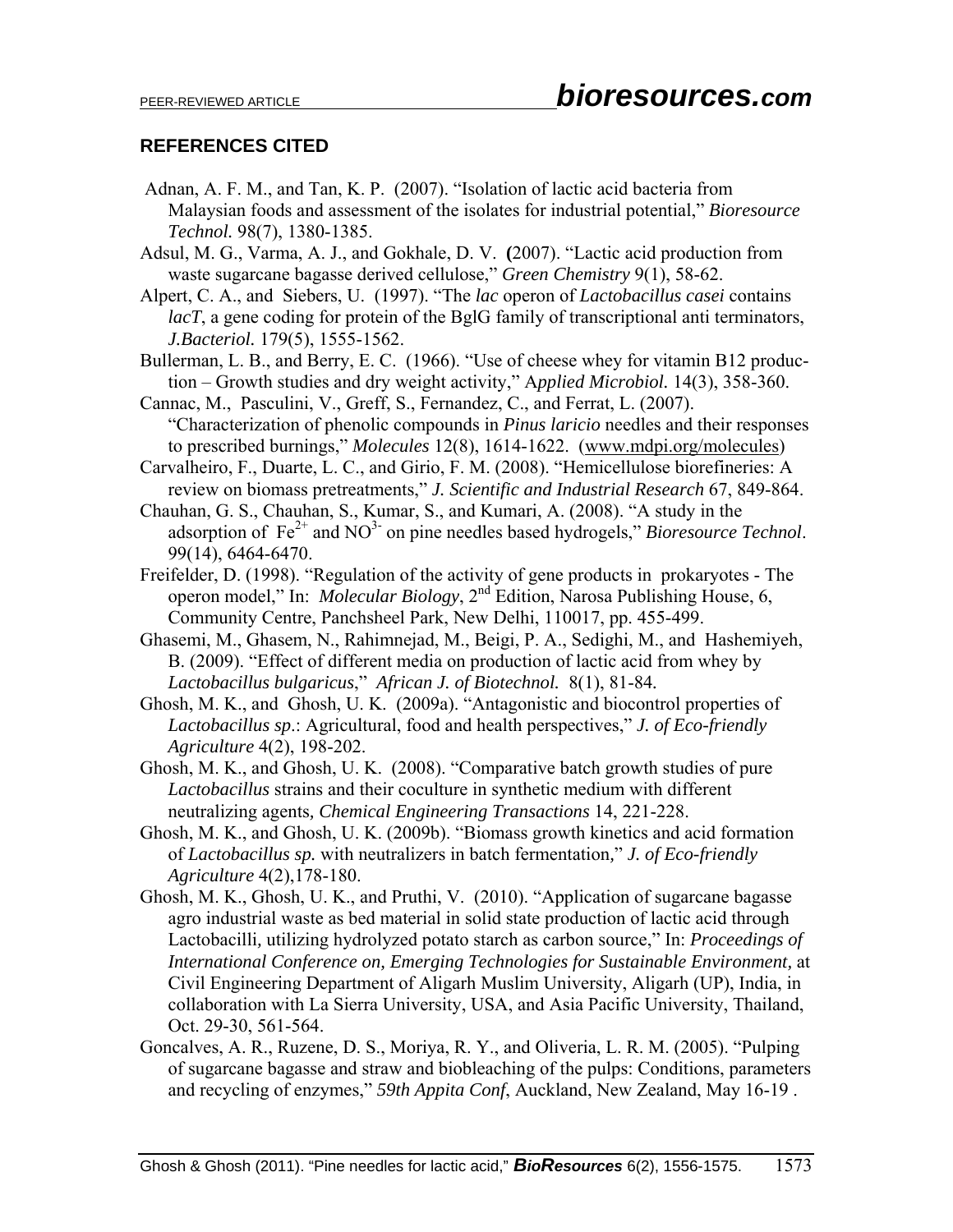- Ingram, L. O., and Buttke, T. (1984)."Effects of alcohols on microorganisms," *Adv. Microbial Physiol*. 25, 253-300.
- Ingram, L. O. (1986). "Microbial tolerance to alcohols: Role of cell membrane," *Trends in Biotechnology* 4, 40-44.
- Judezentiene, A., Slizyte, J., Stikliene, A., and Kupcinskiene, E. (2006). "Characteristics of essential oil composition in the needles of young Scots pine (*Pinus sylvestris* L.) stands growing along an aerial ammonia gradient," *Chemija.* 17(4), 67-73.
- Kala, C. P. (2004). "Indigenous uses and structure of chir pine forest in Uttaranchal, Himalaya, India," *Int. J. of Sustainable & World Ecology* 11(2), 205-210.
- Kim, K. Y., and Chung, H. J. (2000). "Flavour compounds of pine sprout tea and pine needle tea," *J. of Agri. and Food Chem*. 48(4), 1269-1272.
- Kim, S., and Dale, B. E. (2004). "Global potential of bioethanol production from wasted crops and crop residues," *Biomass and Bioenergy* 26(4), 361-375.
- Kumar, S., Upadhyaya, J. S, and Negi, Y. S. (2010a). "Preparation of nanoparticles from corn cobs by chemical treatment methods," *BioResources* 5(2), 1292-1300.
- Kumar, S., Negi, Y. S., and Upadhyaya, J. S. (2010b). "Studies on characterization of corn cob based nanoparticles," *Advanced Materials Letters* 1(3), 246-253.
- Kwak, C. S., Moon, S. C., and Lee, M. S. (2006). "Antioxidant, antimutagenic and antitumor effects of pine needles (*Pinus densiflora*)," *Nutrit. Cancer* 56(2), 162-171.
- Laboratory Manual (2001). *Laboratory Manual of Central Pulp and Paper Research Institute, Analysis of Fibrous Raw Materials, Proximate Chemical Analysis*, Saharanpur, 247001 (U.P.), India, "Estimation of acid insoluble lignin in wood/non wood," TM1-A7; "Estimation of acid soluble lignin in wood/non wood," TM1-A8; "Estimation of holocellulose in wood/nonwood," TM1-A9; "Analysis of pentosan in wood/non wood," TM1-A11.
- Merila, P., and Derome, J. (2008). "Relationship between needle nutrient composition in Scots pine and Norway spruce and their respective concentrations in the organic layer and in percolation water," *Boreal Env. Research*, 13(suppl. B), 35-47.
- Mirdamadi, S., Sadeghi, H., Sharafi, N., Fallahpour, M., Mohseni, F. A., and Bakhtiari, M. R. (2002). "Comparison of lactic acid isomers produced by fungal and bacterial strains," *Iranian Biomedical Journal* 6(2-3), 69-75.
- Narayanan, N., Roychoudhary, P. K., and Srivastava, A. (2004). "L(+) lactic acid fermentation and its product polymerization," *Electronic J. Biotechnol.* 7(2). (http://www.ejbiotechnology.info/content/vol7/issue2/full/7/).
- Nickerson, T. A., Vujicic, I. F., and Lin, A.Y.(1976)."Colorimetric estimation of lactose and its hydrolytic products," *J. Dairy Sci.* 59(3), 386-390.
- Nowak, A., and Libudzisz, Z. (2006). "Influence of phenol, p-cresol and indole on growth and survival of intestinal lactic acid bacteria," *Anaerobe* 12(2), 80-84.
- Panesar, P. S., Kennedy, J. F., Gandhi, D. N., and Bunko, K. (2007). "Bio-utilization of whey for lactic acid production," *Food Chem.* 105(1), 1-14.
- Panter, K. E., James, L. F., and Molyneux, R. J. (1992). "Ponderosa pine needle induced parturition in cattle," *J. Animal Sci.* 70(5), 1604-1608. ( http//jas.fass.org).
- Plummer, D. T. (2002). *An Introduction to Practical Biochemistry*, Induction of β galactosidase in strains of *Escherichia coli*, 1<sup>st</sup> edition, Tata McGraw Hill Publishing Company Limited, New Delhi, India, 303-306.